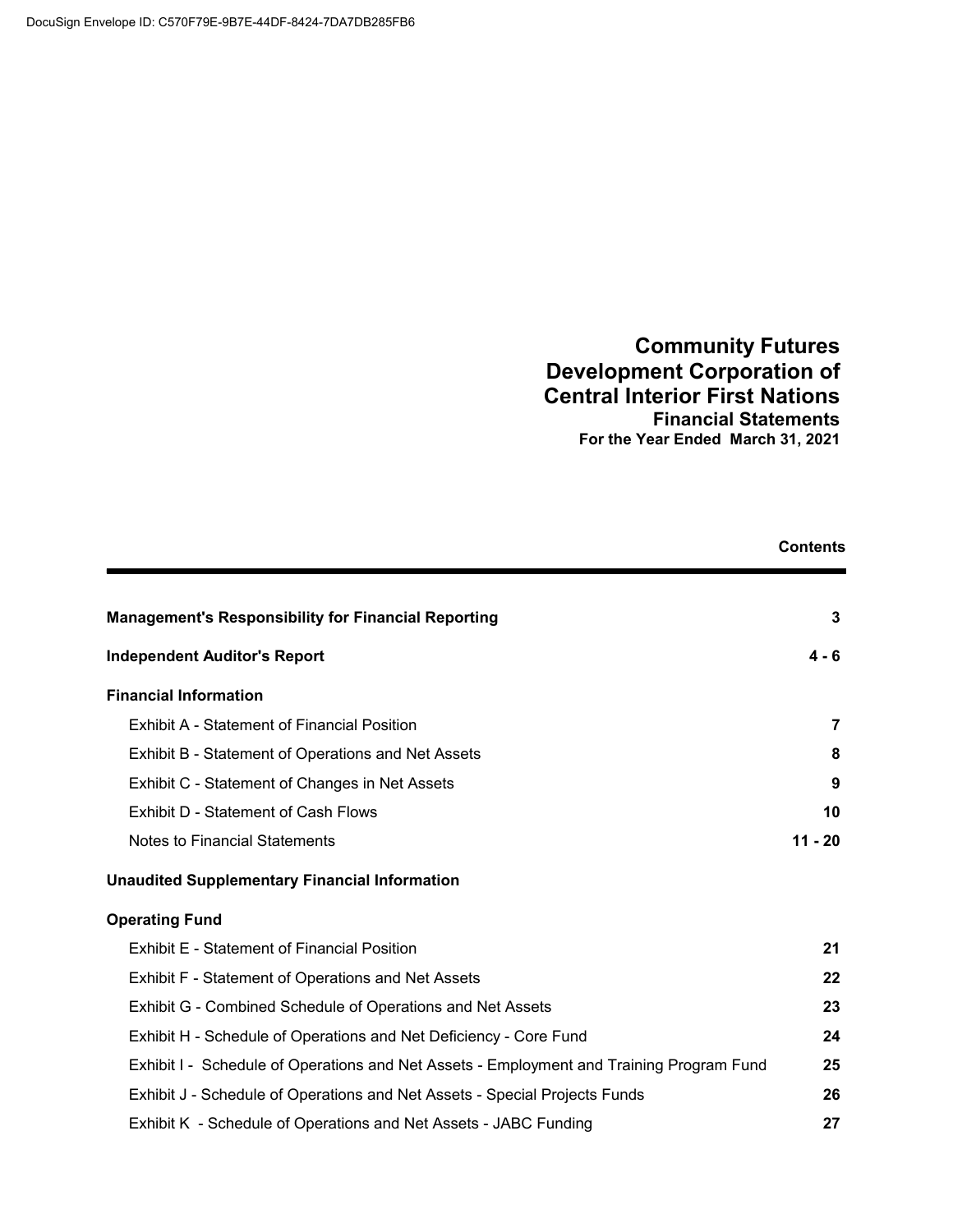### **Community Futures Development Corporation of Central Interior First Nations Financial Statements For the year ended March 31, 2021**

|                                                                    | <b>Contents</b> |
|--------------------------------------------------------------------|-----------------|
| <b>Operating Fund (continued)</b>                                  |                 |
| Exhibit L - Schedule of Operations and Net Assets - STEP           | 28              |
| Exhibit M - Schedule of Operations and Net Assets - Other Projects | 29              |
| <b>Investment Fund</b>                                             |                 |
| Exhibit N - Statement of Financial Position                        | 30              |
| Exhibit O - Statement of Operations and Net Assets                 | 31              |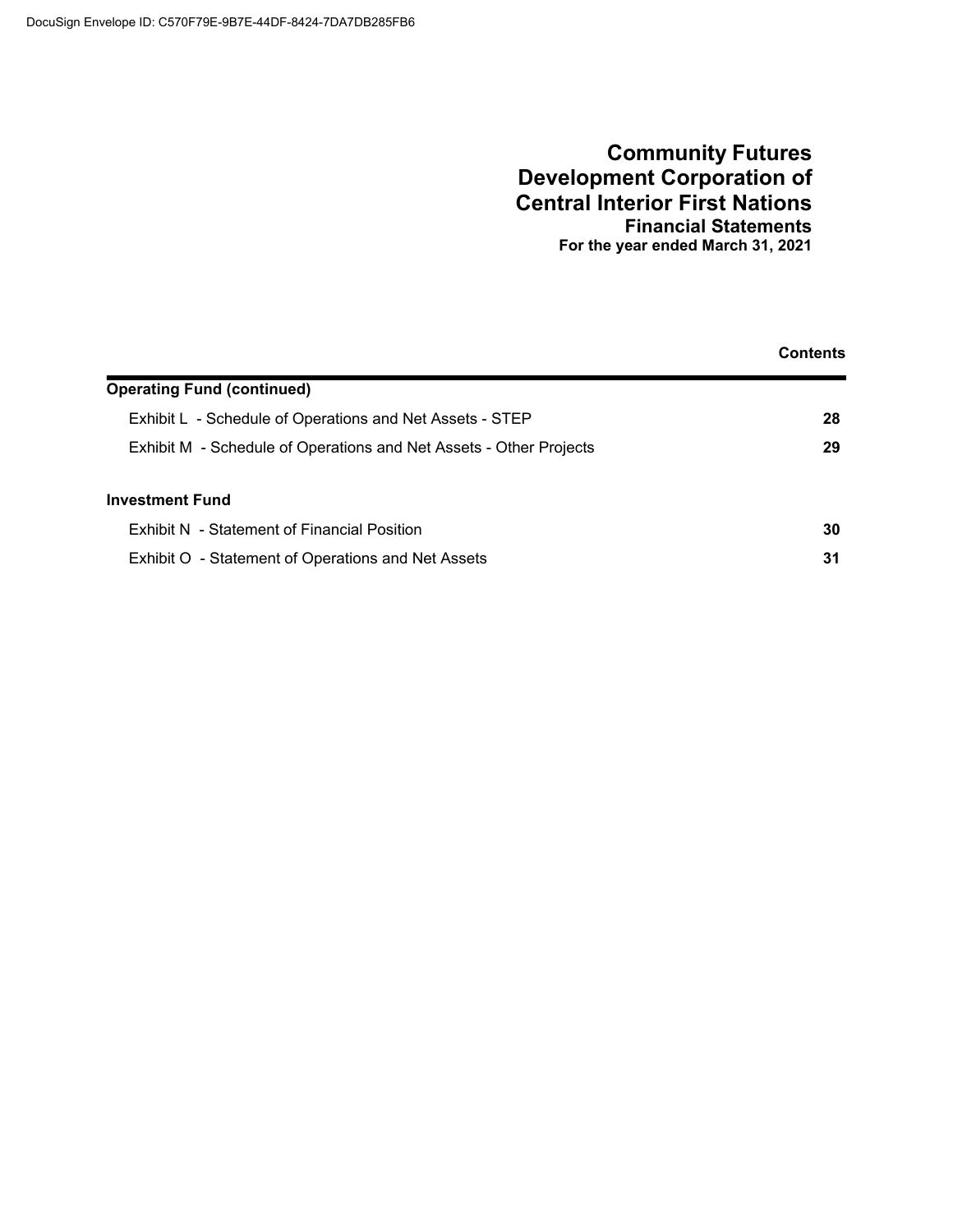# **Management's Responsibility for Financial Reporting**

The accompanying financial information of the Community Futures Development Corporation of Central Interior First Nations and all the information in this annual report are the responsibility of management and have been approved by the Board of Directors on behalf of the Corporation.

The financial information has been prepared by management in accordance with Canadian accounting standards for not-for-profit organizations. Financial information is not precise since it includes certain amounts based on estimates and judgments. When alternative accounting methods exist, management has chosen those it deems most appropriate in the circumstances, in order to ensure that the financial information is presented fairly, in all material respects.

The Corporation maintains systems of internal accounting and administrative controls of high quality, consistent with reasonable cost. Such systems are designed to provide reasonable assurance that the financial information is relevant, reliable, and accurate and the Corporation's assets are appropriately accounted for and adequately safeguarded.

The Board of Directors is responsible for ensuring that management fulfills its responsibilities for financial reporting and is ultimately responsible for reviewing and approving the financial information.

The Board of Directors reviews the Corporation's financial information and recommend their approval. The Board of Directors meet periodically with management, as well as the external auditors, to discuss internal controls over the financial reporting issues, to satisfy themselves that each party is properly discharging their responsibilities, and to review the annual report, the financial information, and the external auditor's report. The Board of Directors takes this information into consideration when approving the financial information for issuance to the Corporation. The Board of Directors also consider the engagement of the external auditors.

The financial information has been audited by BDO Canada LLP in accordance with Canadian generally accepted auditing standards on behalf of the members. BDO Canada LLP has full access to the Board of Directors and management.

DocuSigned by: keith Matthew

 **Director** 

**DocuSianed by:**  $\sqrt{100}$ 

Director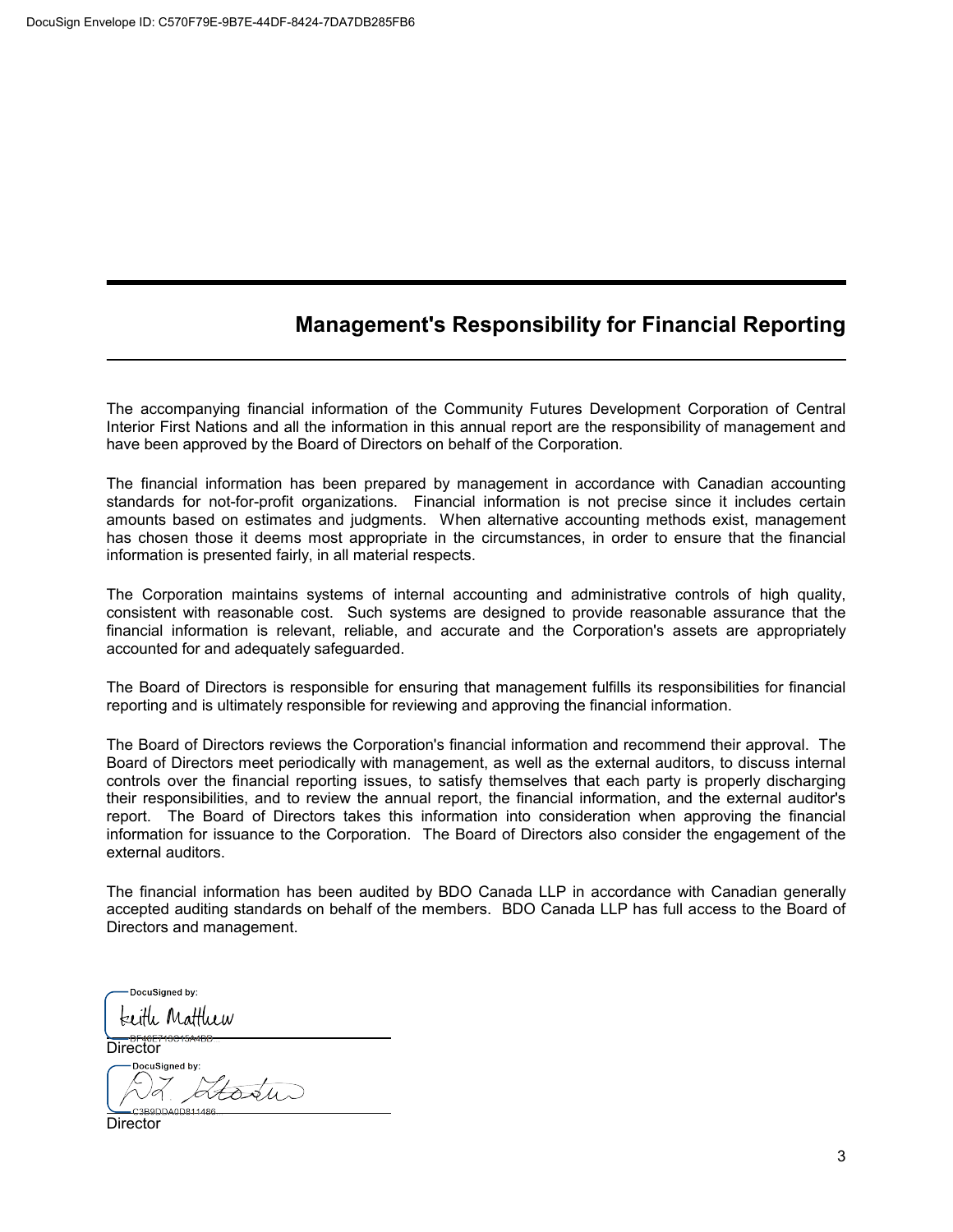

Tel: 250-372-9505 BDO Canada LLP Toll-Free: 1-800-482-4531 Kamloops, BC V2C 6J3 www.bdo.ca

300 - 275 Lansdowne Street

## **Independent Auditor's Report**

#### **To the Board of Directors of Community Futures Development Corporation of Central Interior First Nations**

### **Qualified Opinion**

We have audited the financial statements of Community Futures Development Corporation of Central Interior First Nations ("the Corporation"), which comprise the statement of financial position as at March 31, 2021, the statements of operations, changes in net assets and cash flows for the year then ended, and notes to the financial statements, including a summary of significant accounting policies.

In our opinion, except for the possible effects of the matter described in the Basis for Qualified Opinion section of our report, the accompanying financial statements present fairly, in all material respects, the financial position of the Corporation as at March 31, 2021, and its financial performance and cash flows for the year then ended in accordance with Canadian accounting standards for not-for-profit organizations.

#### **Basis for Qualified Opinion**

As disclosed in Note 1, loans receivable and promissory notes payable are initially recorded at face value which may not be the fair value of the financial instruments at inception. This constitutes a departure from Canadian accounting standards for not-for-profit organizations. This is the result of a decision taken by management at the start of the 2018 financial year.

As disclosed in Note 11, management is unable to estimate the collectability of loans receivable as a result of economic uncertainty brought on by COVID-19.

The impact of the departure of Canadian accounting standards for not-for-profit organizations and scope limitation on estimating the impact of COVID-19 on the financial statements has not been determined. Therefore, we were not able to determine whether any adjustments might be necessary to loans receivable, promissory notes payable, and excess of revenues over expenses for the year ended March 31, 2021, and net assets as at April 1 and March 31 for the 2021 year.

We conducted our audit in accordance with Canadian generally accepted auditing standards. Our responsibilities under those standards are further described in the *Auditor's Responsibilities for the Audit of the Financial Statements* section of our report. We are independent of the Corporation in accordance with the ethical requirements that are relevant to our audit of the financial statements in Canada, and we have fulfilled our other ethical responsibilities in accordance with these requirements. We believe that the audit evidence we have obtained is sufficient and appropriate to provide a basis for our qualified opinion.

#### **Other Matters**

We draw attention to the fact that the supplementary information included in Exhibits E to O does not form part of the financial statements. We have not audited or reviewed this supplementary information and, accordingly, we do not express an opinion, a review conclusion or any other form of assurance on this supplementary information.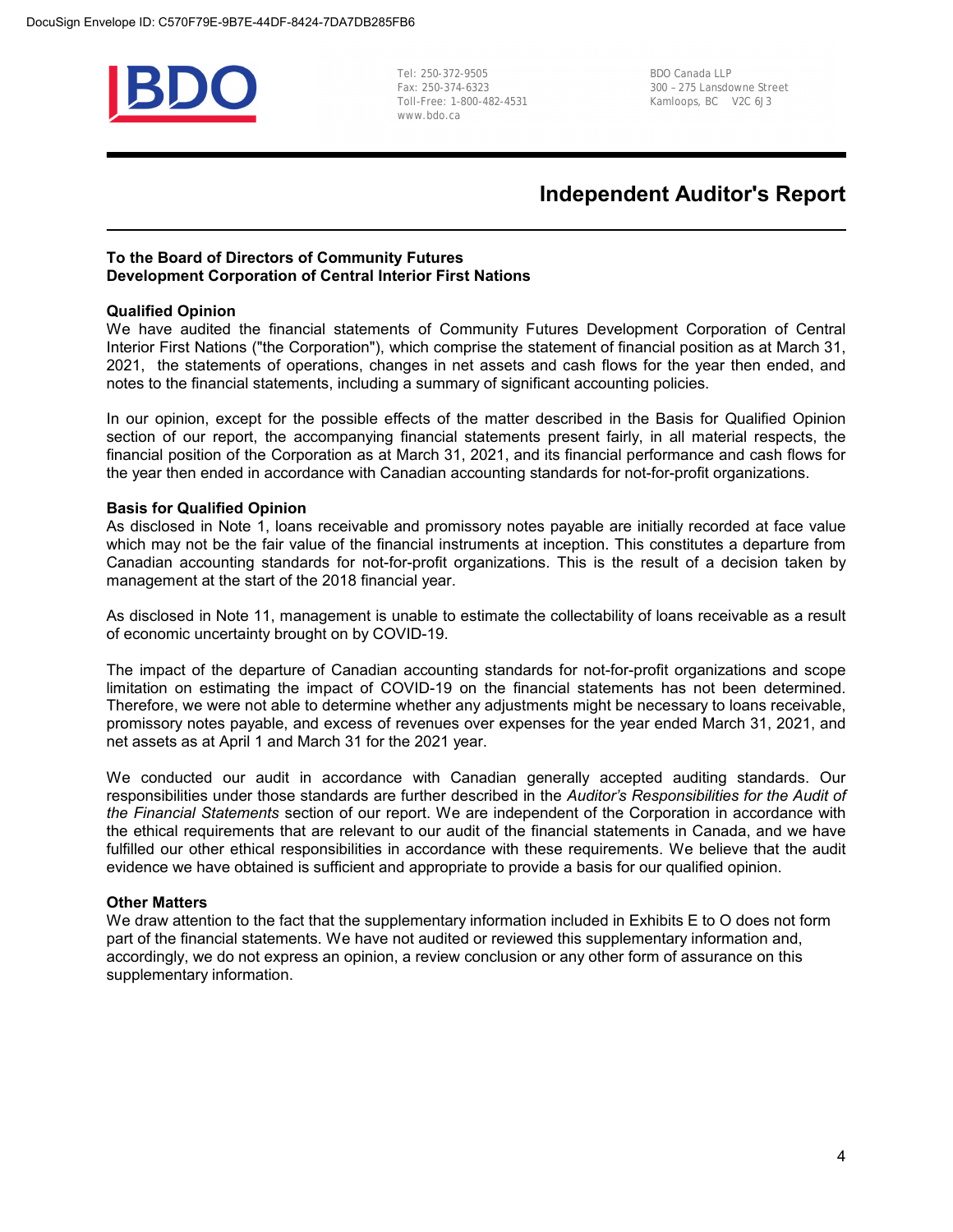

**Responsibilities of Management and Those Charged with Governance for the Financial Statements** Management is responsible for the preparation and fair presentation of the financial statements in accordance with Canadian accounting standards for not-for-profit organizations, and for such internal control as management determines is necessary to enable the preparation of financial statements that are free from material misstatement, whether due to fraud or error.

In preparing the financial statements, management is responsible for assessing the Corporation's ability to continue as a going concern, disclosing, as applicable, matters related to going concern and using the going concern basis of accounting unless management either intends to liquidate the Corporation or to cease operations, or has no realistic alternative but to do so.

Those charged with governance are responsible for overseeing the Corporation's financial reporting process.

#### **Auditor's Responsibilities for the Audit of the Financial Statements**

Our objectives are to obtain reasonable assurance about whether the financial statements as a whole are free from material misstatement, whether due to fraud or error, and to issue an auditor's report that includes our opinion. Reasonable assurance is a high level of assurance, but is not a guarantee that an audit conducted in accordance with Canadian generally accepted auditing standards will always detect a material misstatement when it exists. Misstatements can arise from fraud or error and are considered material if, individually or in the aggregate, they could reasonably be expected to influence the economic decisions of users taken on the basis of these financial statements.

As part of an audit in accordance with Canadian generally accepted auditing standards, we exercise professional judgment and maintain professional skepticism throughout the audit. We also:

- Identify and assess the risks of material misstatement of the financial statements, whether due to fraud or error, design and perform audit procedures responsive to those risks, and obtain audit evidence that is sufficient and appropriate to provide a basis for our opinion. The risk of not detecting a material misstatement resulting from fraud is higher than for one resulting from error, as fraud may involve collusion, forgery, intentional omissions, misrepresentations, or the override of internal control.
- Obtain an understanding of internal control relevant to the audit in order to design audit procedures that are appropriate in the circumstances, but not for the purpose of expressing an opinion on the effectiveness of the Corporation's internal control.
- Evaluate the appropriateness of accounting policies used and the reasonableness of accounting estimates and related disclosures made by management.
- Conclude on the appropriateness of management's use of the going concern basis of accounting and, based on the audit evidence obtained, whether a material uncertainty exists related to events or conditions that may cast significant doubt on the Corporation's ability to continue as a going concern. If we conclude that a material uncertainty exists, we are required to draw attention in our auditor's report to the related disclosures in the financial statements or, if such disclosures are inadequate, to modify our opinion. Our conclusions are based on the audit evidence obtained up to the date of our auditor's report. However, future events or conditions may cause the Corporation to cease to continue as a going concern.
- Evaluate the overall presentation, structure and content of the financial statements, including the disclosures, and whether the financial statements represent the underlying transactions and events in a manner that achieves fair presentation.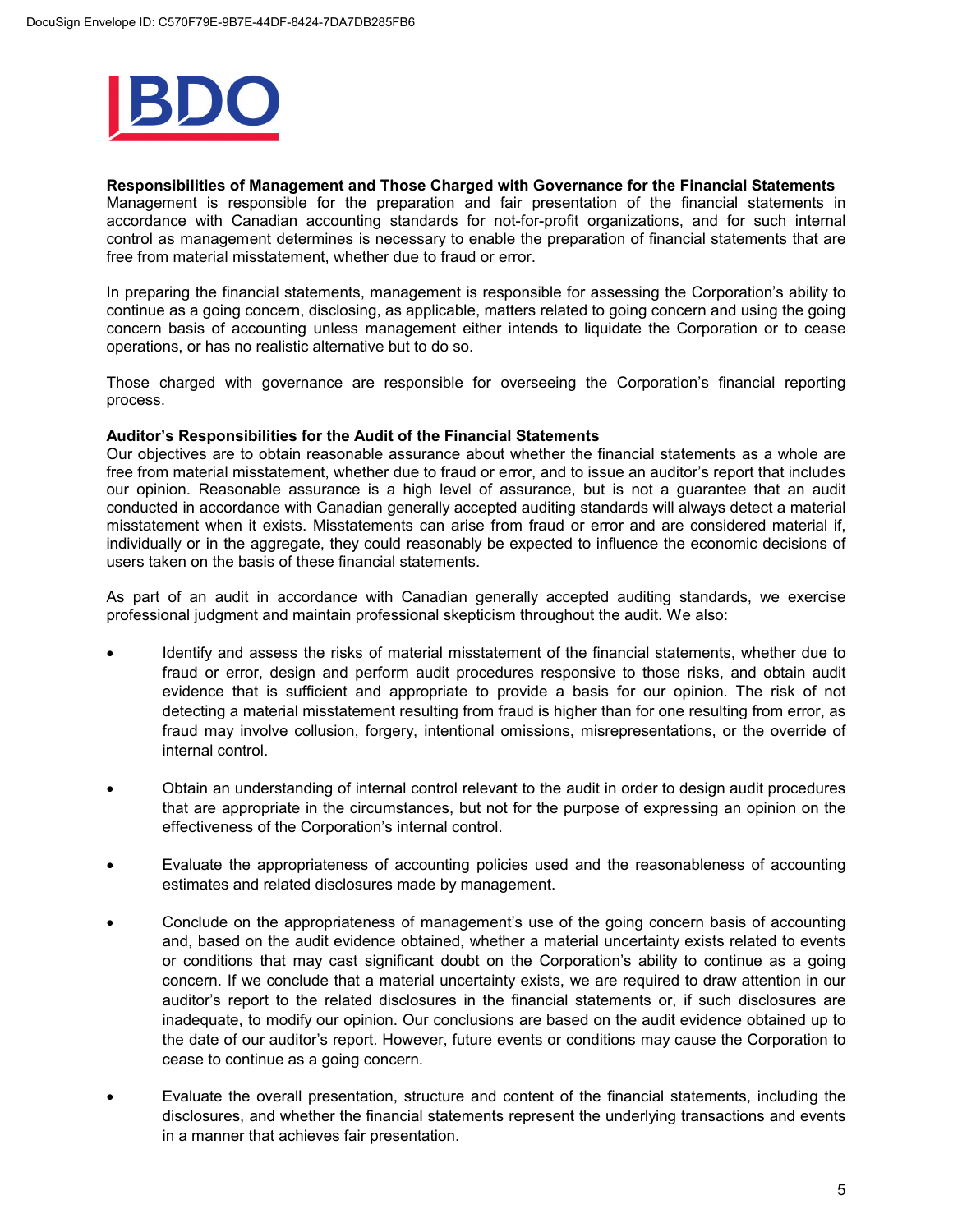

We communicate with those charged with governance regarding, among other matters, the planned scope and timing of the audit and significant audit findings, including any significant deficiencies in internal control that we identify during our audit.

BDO Canada LLP

**Chartered Professional Accountants Kamloops, British Columbia January 17, 2022**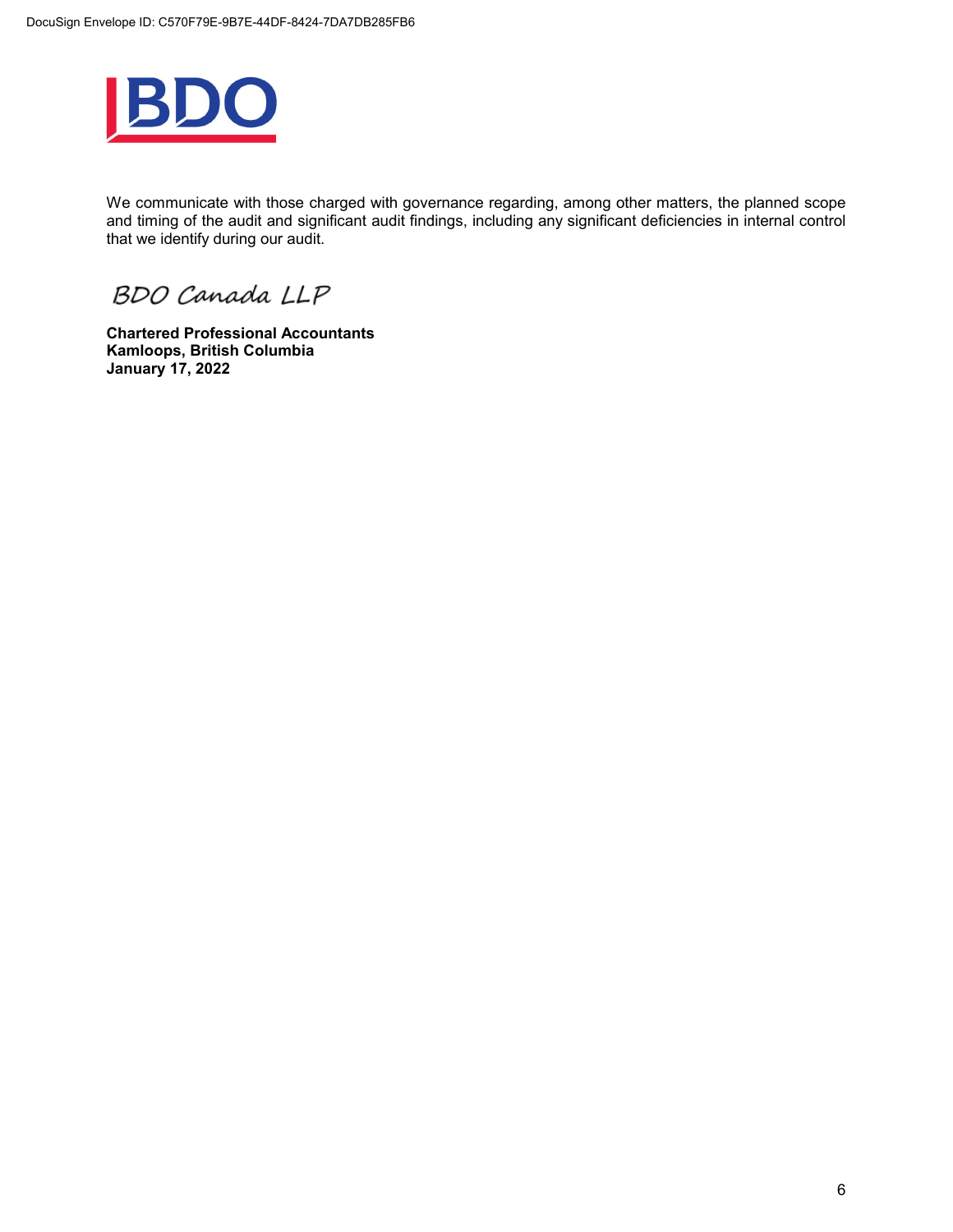## **Community Futures Development Corporation of Central Interior First Nations Exhibit A - Statement of Financial Position**

| As at March 31                                                                                                                          |    | 2021                                         | 2020                                      |
|-----------------------------------------------------------------------------------------------------------------------------------------|----|----------------------------------------------|-------------------------------------------|
| <b>Assets</b>                                                                                                                           |    |                                              |                                           |
| <b>Current</b><br>Cash and bank<br>Accounts receivable (Note 2)<br>Prepaid expenses & other current assets<br>Loans receivable (Note 3) | \$ | 2,613,182 \$<br>26,451<br>1,400<br>3,217,207 | 998,486<br>26,532<br>3,675<br>1,352,988   |
|                                                                                                                                         |    | 5,858,240                                    | 2,381,681                                 |
| Long-term investments (Note 4)<br>Capital assets (Note 5)                                                                               |    | 1,000<br>83,316                              | 1,000<br>21,693                           |
|                                                                                                                                         | \$ | 5,942,556 \$                                 | 2,404,374                                 |
| <b>Liabilities and Net Assets</b>                                                                                                       |    |                                              |                                           |
| <b>Current</b><br>Accounts payable & accruals<br>Deferred revenue (Note 7)<br>Promissory notes due on demand (Note 9)                   | \$ | 136,240 \$<br>193,358<br>305,607             | 99,761<br>50,281<br>305,607               |
| Conditionally repayable contributions due on demand (Note 6)<br>Due to NACCA - Emergency Loan Program                                   |    | 635,205<br>810,000<br>3,000,000              | 455,649<br>810,000                        |
|                                                                                                                                         |    | 4,445,205                                    | 1,265,649                                 |
| <b>Net Assets</b><br>Net assets invested in capital assets<br>Externally restricted net assets<br>Unrestricted net assets               |    | 35,316<br>650,000<br>812,035<br>1,497,351    | 21,693<br>650,000<br>467,032<br>1,138,725 |
|                                                                                                                                         | S  | 5,942,556 \$                                 | 2,404,374                                 |

### **Commitments** (Note 10)

 $\epsilon$ 

Approved on behalf of the Board:<br>
Pocusigned by:

| <u>keith Matthew</u> | Director |
|----------------------|----------|
| DFA6E713C15A4BD      |          |
| -DocuSigned by:      |          |

Ltoste C3B9DDA0D811486...

Director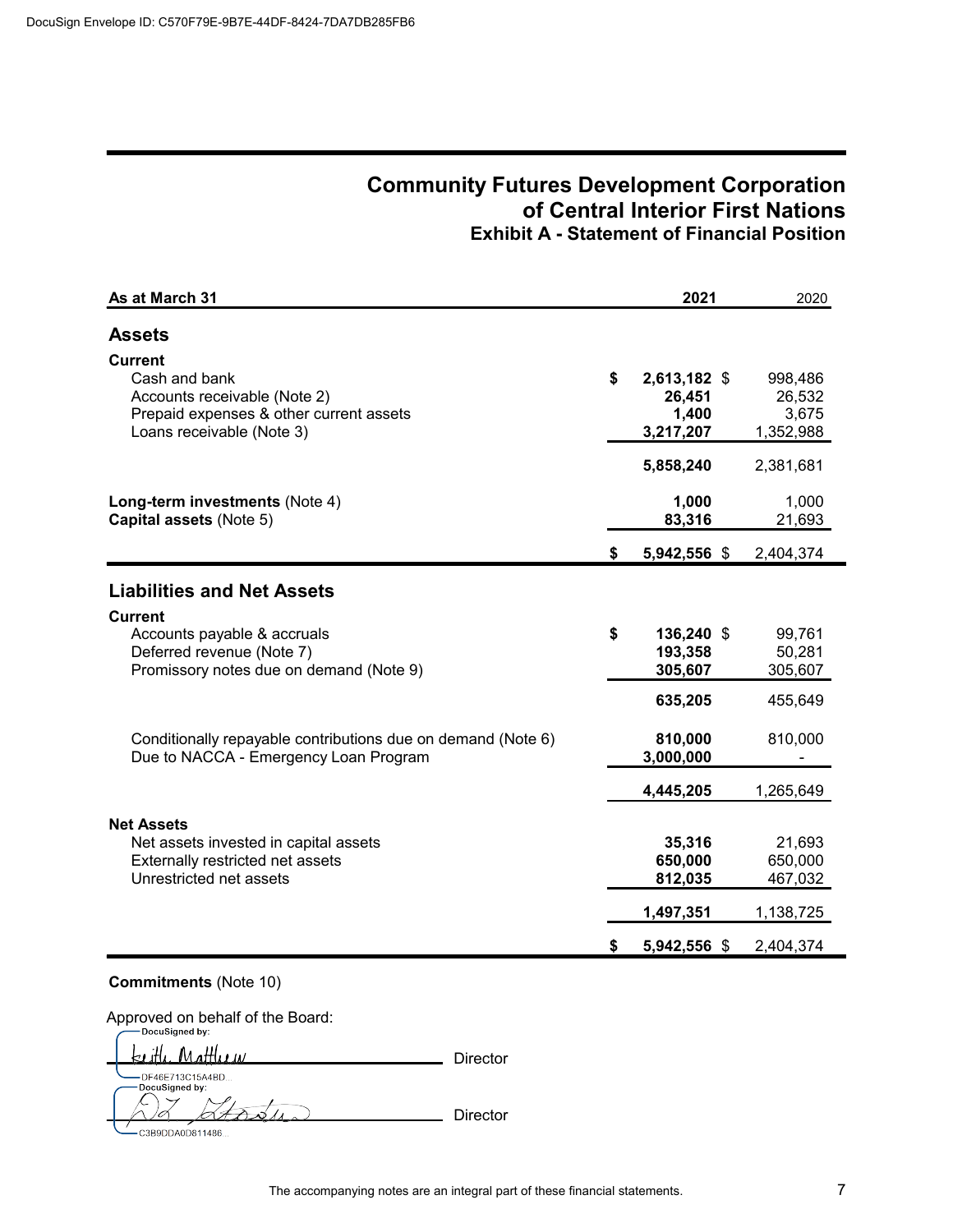# **Community Futures Development Corporation of Central Interior First Nations Exhibit B - Statement of Operations and Net Assets**

| For the year ended March 31                         | 2021             | 2020           |
|-----------------------------------------------------|------------------|----------------|
| Revenue                                             |                  |                |
| <b>Western Economic Diversification</b>             | \$<br>347,891 \$ | 307,517        |
| Aboriginal Business Service Network                 | 6,900            |                |
| <b>ASETS</b>                                        | 7,972            | 6,278          |
| Indigenous Business Development                     | 25,000           | 12,500         |
| Interest                                            | 87,389           | 99,895         |
| <b>Emergency Loan Program</b>                       | 358,493          |                |
| Shuswap Training & Employment Program               |                  | 23,418         |
| National Aboriginal Capital Corporation Association |                  | 39,345         |
| Training and mentoring contracts                    |                  | 3,941          |
| Kweseltken Kitchen                                  | 101,030          |                |
| <b>New Relationship Trust</b>                       |                  | 25,000         |
| Other income                                        | 105,324          | 163,501        |
|                                                     | 1,039,999        | 681,395        |
| <b>Expenditures</b>                                 |                  |                |
| Administration fees - external                      | 2,906            | 1,762          |
| Administration fees - internal                      |                  | 3,941          |
| Advertising and marketing                           | 34,478           | 25,579         |
| Amortization                                        | 25,236           | 10,748         |
| Bad debts (recovery)                                | 1,904            | (3,733)        |
| Bad loans provision                                 | 47,736           |                |
| <b>Benefits</b>                                     | 19,858           | 21,083         |
| Client non-repayable contrib - NRT                  | 5,000            | 20,000         |
| <b>Contract services</b>                            | 148,467          | 67,226         |
| Honoraria                                           | 2,800            | $\blacksquare$ |
| Loss on program investments (BMO)                   | ۰                | 12,500         |
| Materials and supplies                              | 27,005           | 23,370         |
| Office rental                                       | 23,056           | 22,149         |
| Office supplies and sundry                          | 18,063           | 20,919         |
| Photocopy, telephone and sundry                     | 4,362            | 9,058          |
| Travel                                              | 8,588            | 65,699         |
| Wages                                               | 244,437          | 269,518        |
| Workshops and training                              | 56,748           | 75,439         |
| Loss due to fraud                                   | 10,729           | ÷              |
|                                                     | 681,373          | 645,258        |
| <b>Excess of revenue over expenditures</b>          | \$<br>358,626 \$ | 36,137         |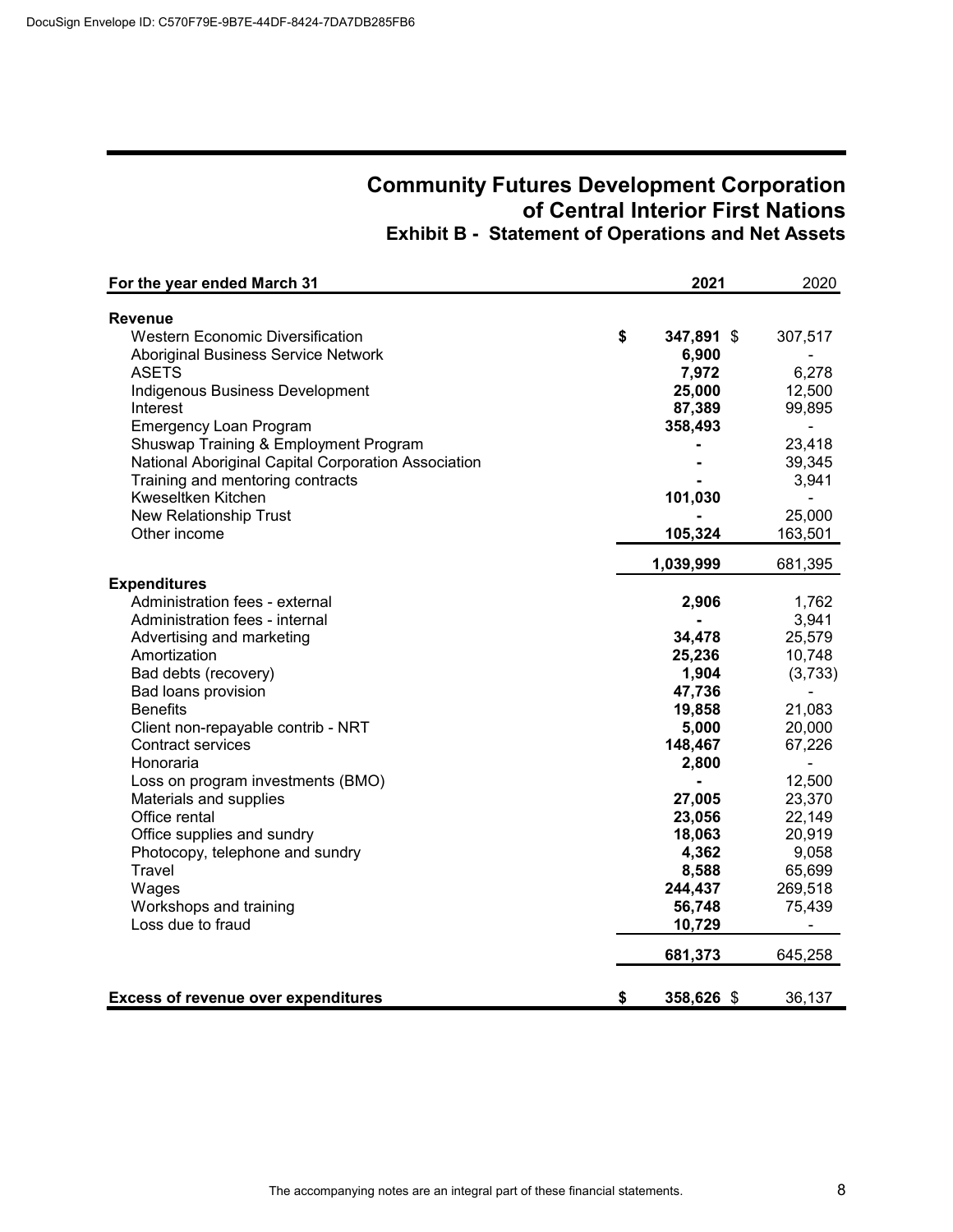# **Community Futures Development Corporation of Central Interior First Nations Exhibit C - Statement of Changes in Net Assets**

| For the year ended March 31                                                                  | Invested in<br>capital assets   | Unrestricted                 | Restricted    |    | 2021      |    | 2020      |
|----------------------------------------------------------------------------------------------|---------------------------------|------------------------------|---------------|----|-----------|----|-----------|
| <b>Balance, beginning of year</b>                                                            | \$<br>21,693                    | \$<br>467.032                | \$<br>650,000 | \$ | 1,138,725 | \$ | 1,102,588 |
| <b>Excess of revenue over</b><br>expenditures for the year<br>Add:                           |                                 | 358,626                      |               |    | 358,626   |    | 36,137    |
| Purchase of capital assets<br>Amortization of deferred capital                               | 86,859                          | (86, 859)                    | ۰             |    |           |    |           |
| contributions<br>Deduct:<br>Amortization of capital assets<br>Deferred capital contributions | 12,000<br>(25, 236)<br>(60,000) | (12,000)<br>25,236<br>60,000 | ۰.            |    | ۰         |    | -         |
| <b>Balance, end of year</b>                                                                  | \$<br>35,316                    | \$<br>812.035                | \$<br>650,000 | 5  | 1,497,351 | S  | 1.138.725 |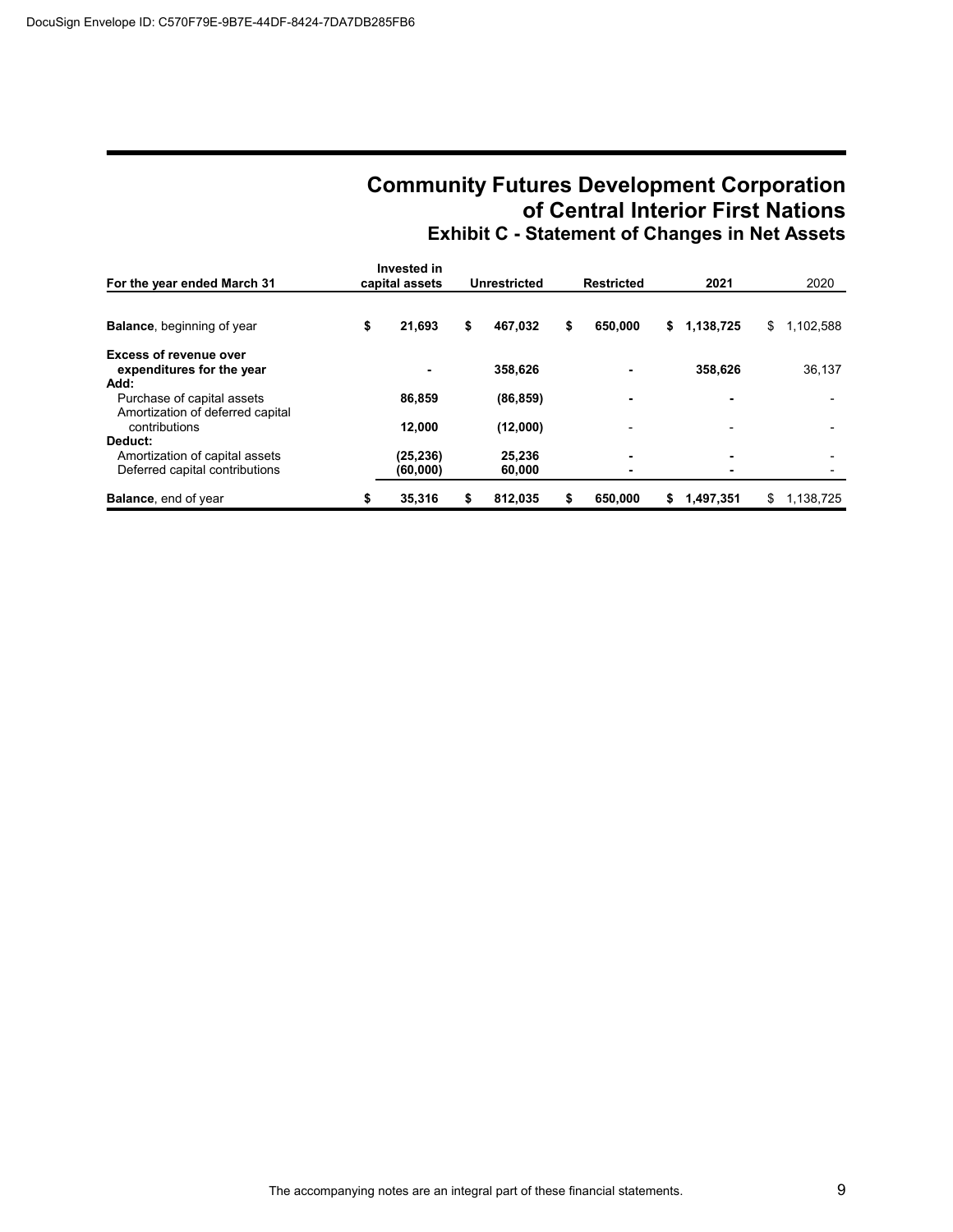# **Community Futures Development Corporation of Central Interior First Nations Exhibit D - Statement of Cash Flows**

| For the year ended March 31                             |    | 2021         | 2020       |
|---------------------------------------------------------|----|--------------|------------|
| <b>Operating activities</b>                             |    |              |            |
| Cash received from all sources                          | \$ | 961,984 \$   | 596,379    |
| Cash paid to suppliers and employees                    |    | 2,516,400    | (568, 567) |
| Interest received                                       |    | 87,389       | 99,895     |
| Collection of operating loans receivable                |    | 174,157      | 163,568    |
| Issuance of operating loans receivable                  |    | (2,038,375)  | (290,697)  |
| Cash flows from (used in) operating activities          |    | 1,701,555    | 578        |
| <b>Financing activity</b><br>Payments of long-term debt |    |              | (32, 513)  |
| <b>Investing activities</b>                             |    |              |            |
| Purchase of capital assets                              |    | (86,859)     | (25, 275)  |
| Cash flows from investing activities                    |    | (86,859)     | (25, 275)  |
| Increase (decrease) in cash                             |    | 1,614,696    | (57, 210)  |
| <b>Cash, beginning of year</b>                          |    | 998,486      | 1,055,696  |
| <b>Cash, end of year</b>                                | S  | 2,613,182 \$ | 998,486    |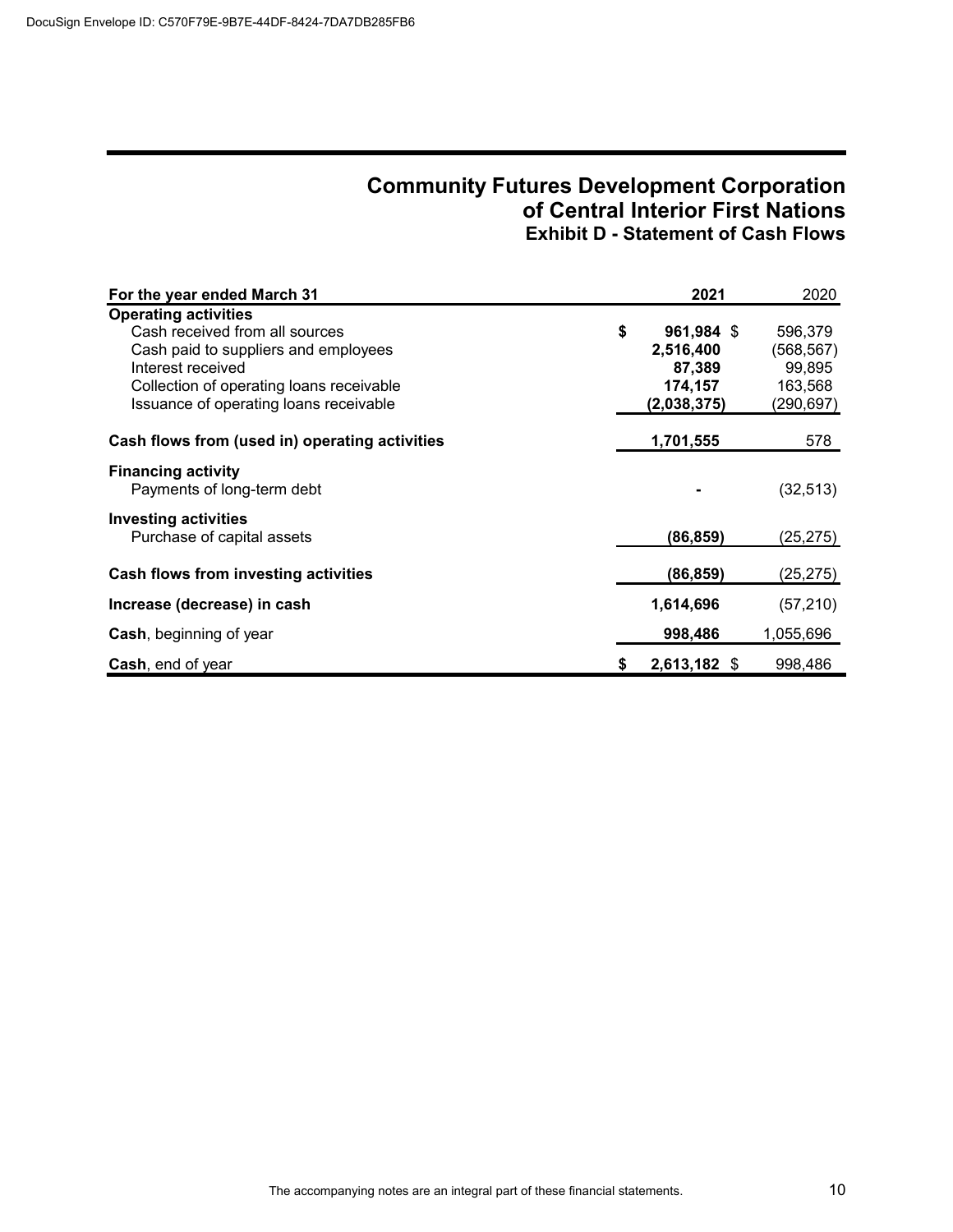#### **March 31, 2021**

### **1. Significant Accounting Policies**

#### *Basis of Accounting*

The financial statements have been prepared using Canadian accounting standards for not-forprofit organizations.

#### *Nature of Operations*

The Corporation was incorporated under the *Canada Corporations Act* on March 31, 1995 as a notfor-profit organization. The Community Futures Development Corporation of Central Interior First Nations (the "Corporation") promotes and provides community economic development support services to First Nations persons, businesses, and communities in the Thompson-Shuswap-Nicola-Fraser Canyon-Lillooet-North Okanagan area. Through the provision of advisory, co-ordination, information, financial, and program objectives, the Board will facilitate improved economic selfreliance of First Nations people in this area.

The Corporation is a registered charity for income tax purposes.

#### *Fund Accounting*

The Community Futures Development Corporation of Central Interior First Nations records accounting transactions using the restricted fund method of accounting for contributions. A fund is determined for the purposes of carrying on specific activities or attaining certain objectives in accordance with special regulations, restrictions or limitations.

The Operating Fund reports the administrative, operating, and investing activities of the Corporation.

The Invested in Capital Asset Fund reports the capital assets of the Corporation, together with their related financing.

#### *Revenue Recognition*

Restricted contributions related to general operations are recognized as revenue of the appropriate Fund in the year in which the related expenses are incurred. All other restricted contributions are recognized as revenue of the appropriate Fund. Funding received under funding arrangements which relate to a subsequent fiscal period is reflected as deferred revenue in the year of receipt and classified as such on the statement of financial position.

Unrestricted contributions are recognized as revenue of the appropriate Fund in the received or receivable under the terms of applicable funding agreements if the amount to be received can be reasonably estimated and collection is reasonably assured.

Administrative fees revenue on promissory notes are deferred and taken into income over the term of the loan. Interest revenue is recognized as it is earned.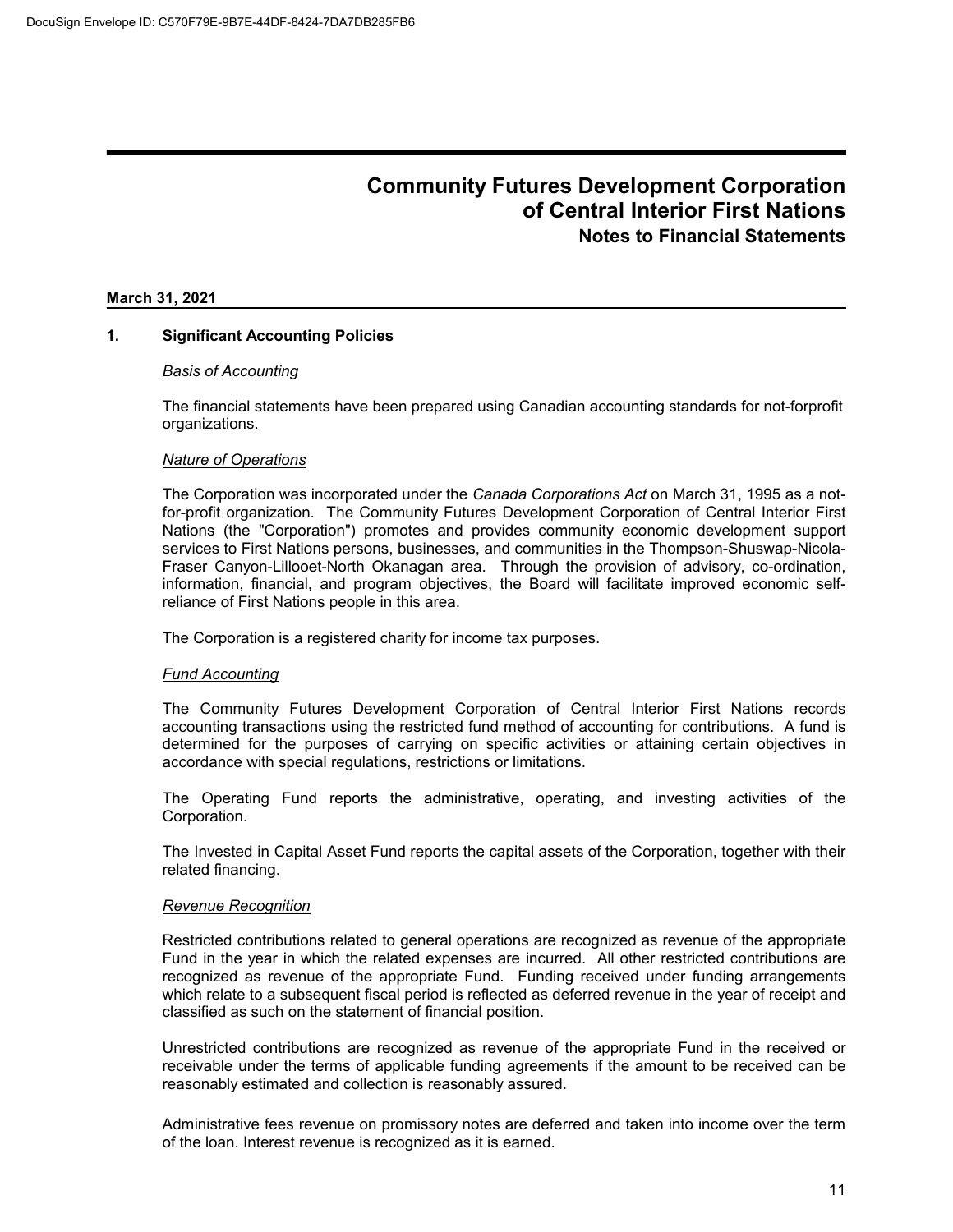#### **March 31, 2021**

### **1. Significant Accounting Policies** (continued)

#### *Capital Assets*

Capital assets acquired are valued at cost and are recorded in the Invested in Capital Asset Fund. When a capital asset no longer has any long-term service potential to the Corporation, it is written down to its residual value, if any. The acquisition costs of capital assets and payments on capital debt, which are not funded from capital financing sources are recorded as interfund transfers from the applicable fund to the Invested in Capital Asset Fund in the year of expenditure. These expenditures are also recorded as an addition to assets of the Invested in Capital Asset Fund.

Amortization is based on the estimated useful life of the assets. Amortization is charged at the following rates and methods:

| <b>Furniture and fixtures</b> |            | 4 years straight-line |
|-------------------------------|------------|-----------------------|
| Computer equipment            |            | 2 years straight-line |
| <b>Vehicles</b>               | <b>20%</b> | declining balance     |

Capital assets are written down to net realizable value at the point they no longer contribute to the Corporation's ability to provide services.

### *Use of Estimates*

The preparation of financial statements in accordance with Canadian generally accepted accounting principles requires management to make assumption and estimates that have an effect on the reported amounts of assets and liabilities and disclosure at the date of the financial statements and the reported amounts of revenue and expenses during the period. Estimates in the financial statements include the valuation of loans receivable and amortization of capital assets. Actual results could be different from those estimates.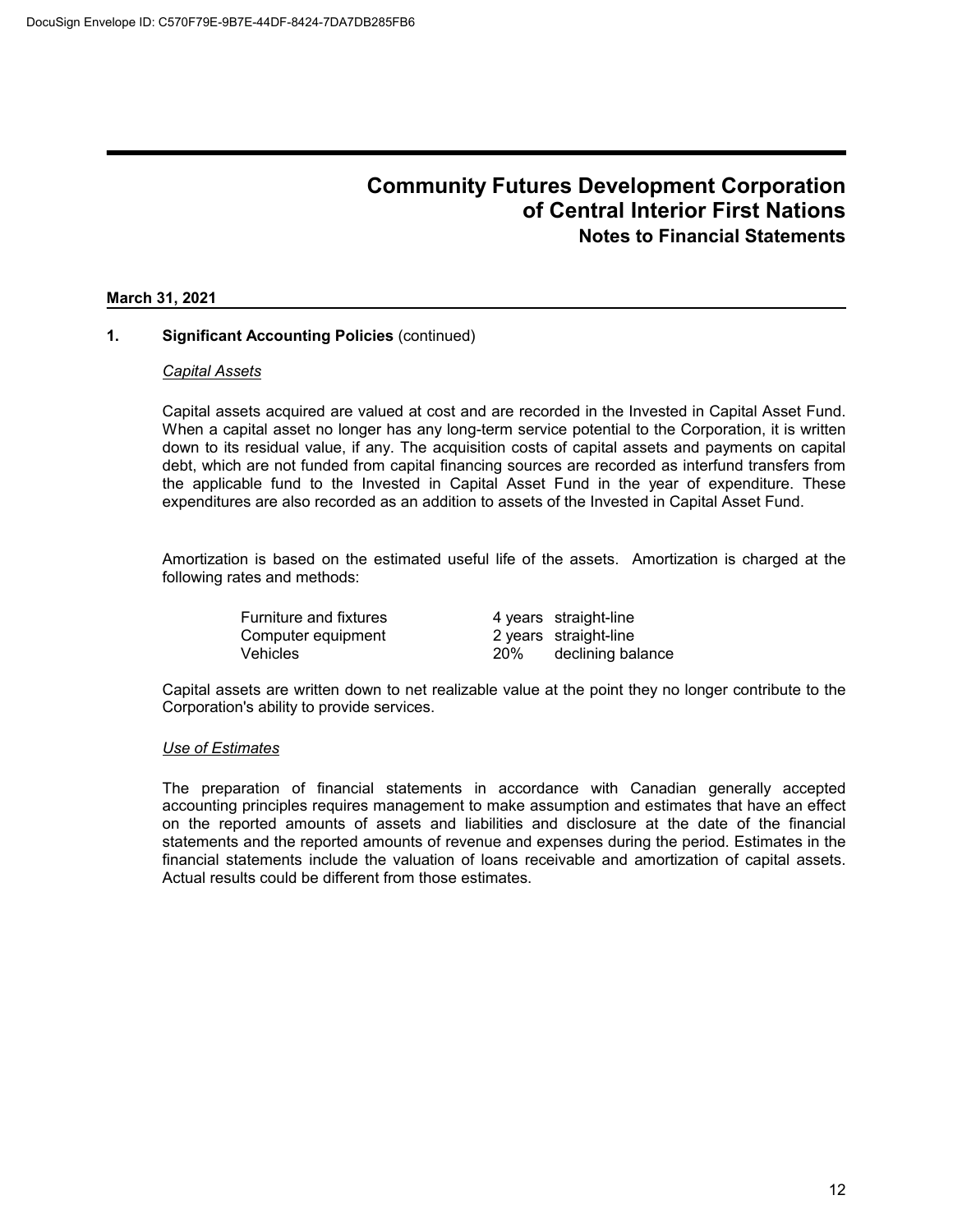#### **March 31, 2021**

### **1. Significant Accounting Policies** (continued)

#### *Financial Instruments*

Except for loans receivable and promissory notes payable, financial Instruments are recorded at fair value at initial recognition. In subsequent periods, equities traded in an active market and derivatives are reported at fair value, with any change in fair value reported in income. All other financial instruments are reported at cost or amortized cost less impairment. Transaction costs on the acquisition, sale or issue of financial instruments are expensed for those items measured at fair value and charged to the financial instrument for those measured at amortized cost.

Financial assets are tested for impairment when indicators of impairment exist. When a significant change in the expected timing or amount of the future cash flows of the financial asset is identified, the carrying amount of the financial asset is reduced and the amount of the write-down is recognized in net income. A previously recognized impairment loss may be reversed to the extent of the improvement, provided it is not greater than the amount that would have been reported at the date of the reversal had the impairment not been recognized previously, and the amount of the reversal is recognized in net income.

The Corporation's financial instruments consist of cash, temporary investments, loans receivable, long-term investments, and accounts payable. The carrying values of cash and temporary investments approximate their fair value due to the relatively short periods to maturity of these items. The carrying value of long-term investments is cost.

Loans receivable and promissory notes payable are recorded at inception at their face value rather than at fair value. Face value may not reflect fair value due to preferential terms which may not reflect market values. The carrying value of these items is amortized cost.

The Corporation is exposed to financial risk that arises from the credit quality of the entities to which it provides loans. Credit risk arises from the possibility that these entities may experience financial difficulty and be unable to fulfill their obligations. The Corporation performs ongoing credit evaluations of the entities' financial condition and maintains provisions for potential credit losses.

It is management's opinion that the corporation is not exposed to significant interest or currency risks arising from these financial instruments.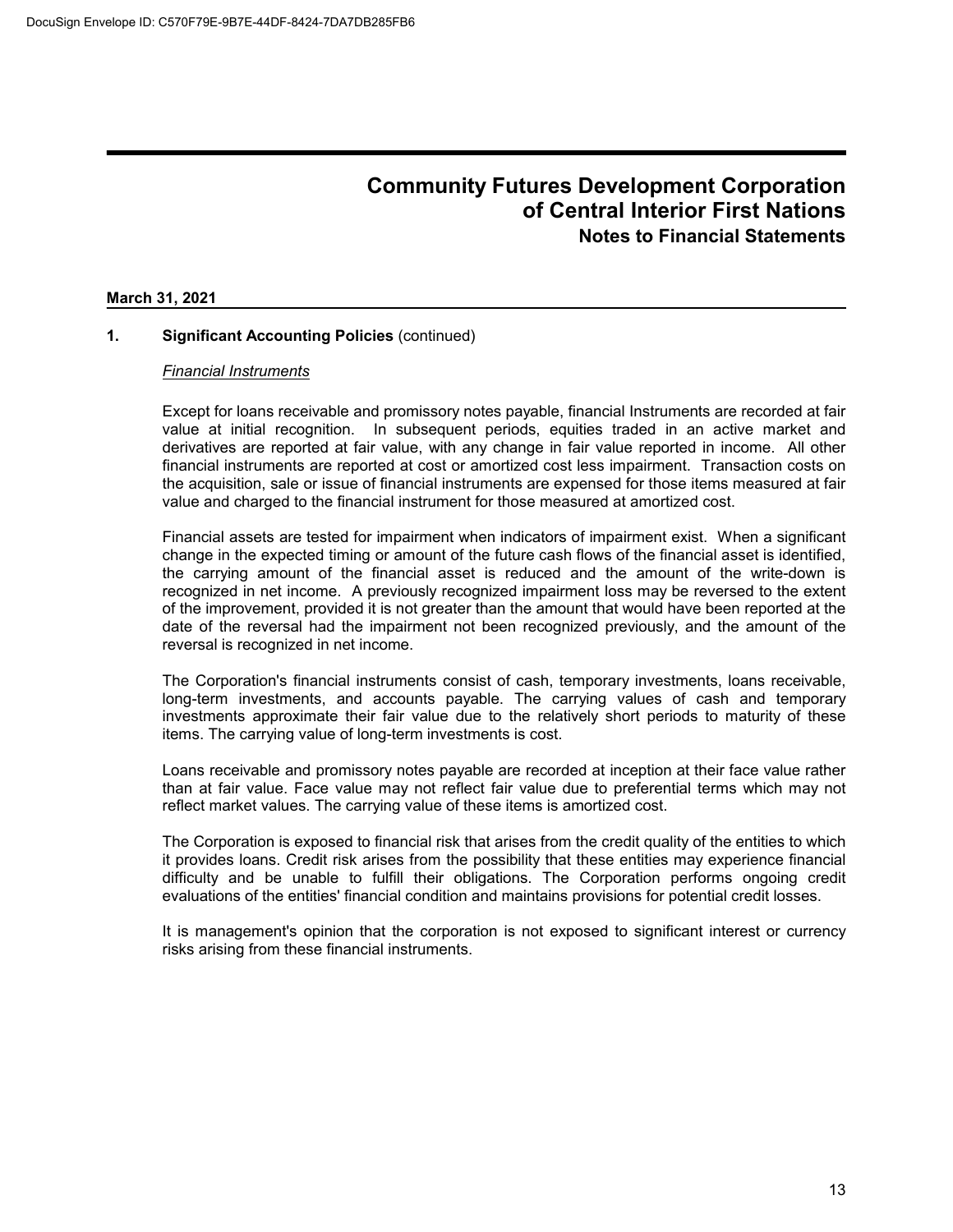#### **March 31, 2021**

### **1. Significant Accounting Policies** (continued)

#### *Impairment of Long-lived Assets*

In the event that facts and circumstances indicate that the Corporation's long lived assets may be impaired, a test of recoverability would be performed.

Such a test entails comparing the estimated future undiscounted cash flows associated with the asset to the asset's carrying amount to determine if a write down to market value or discounted cash flow value is required.

For purposes of recognition and measurement of an impairment loss, a long-lived asset is grouped with other assets and liabilities to form an asset group at the lowest level for which identifiable cash flows are largely independent of the cash flows of other assets and liabilities.

#### **2. Accounts Receivable**

|               | 2021        | 2020   |
|---------------|-------------|--------|
| Miscellaneous | $26,451$ \$ | 26,532 |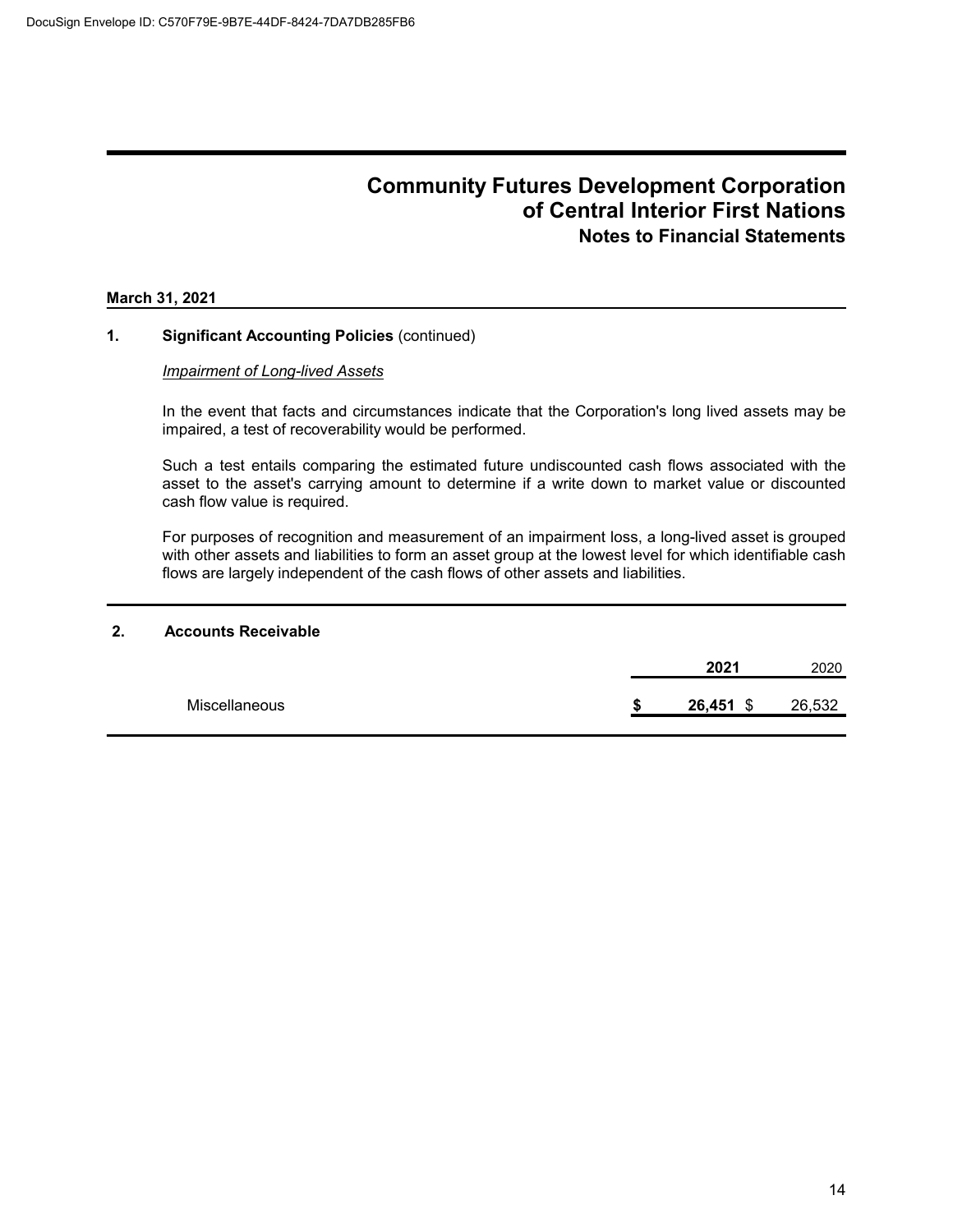### **March 31, 2021**

### **3. Loans Receivable**

|                                          |   |                      | Loans Allowance for<br>receivable doubtful loans | <b>Net 2021</b>         | Net 2020  |
|------------------------------------------|---|----------------------|--------------------------------------------------|-------------------------|-----------|
| Loans<br><b>Community Business Loans</b> | S | $915,901$ \$         | 101,292 \$                                       | 814,609 \$              | 929,441   |
| Program<br><b>Emergency Loan Program</b> |   | 407,286<br>2,035,312 | 40,000                                           | 367,286<br>2,035,312    | 423.547   |
|                                          |   | 3,358,499 \$         |                                                  | 141,292 \$ 3,217,207 \$ | 1,352,988 |

#### (a) Loans receivable:

Loans receivable are advanced pursuant to agreements with the Community Futures Program of Western Economic Diversification and Community Business Loans Program. The programs are aimed to provide funding to assist Aboriginal entrepreneurs in business ventures within a defined region of the Central Interior of British Columbia. Most loans are term loans with rates between 8% to 12% compounded monthly. Any exception to this is by board resolution. The Corporation makes available an annual interest rate rebate of 25% of the total interest paid on an individual loan for borrowers who have met all of the loan terms and repayment conditions. The average annual yield on the loans was 6.18% (2019 - 6.99%). As of March 31, 2020, 35 loans (2019 - 29) are outstanding. Generally, loans are supported by charges against tangible property. The Corporation's loans have maturities ranging between one and five years.

The Community Business Loans Program is a provincial program to stimulate economic development and growth in British Columbia.

Youth loans are a Western Economic Diversification program to stimulate economic development and growth to youth sector businesses in British Columbia.

Entrepreneurs with disabilities loans are a Western Economic Diversification program to stimulate economic development and growth to businesses of entrepreneurs with disabilities in British Columbia.

The Microloans Fund was established to provide loans to graduates of the Aboriginal BEST program. Loans are limited to a maximum of \$1,500.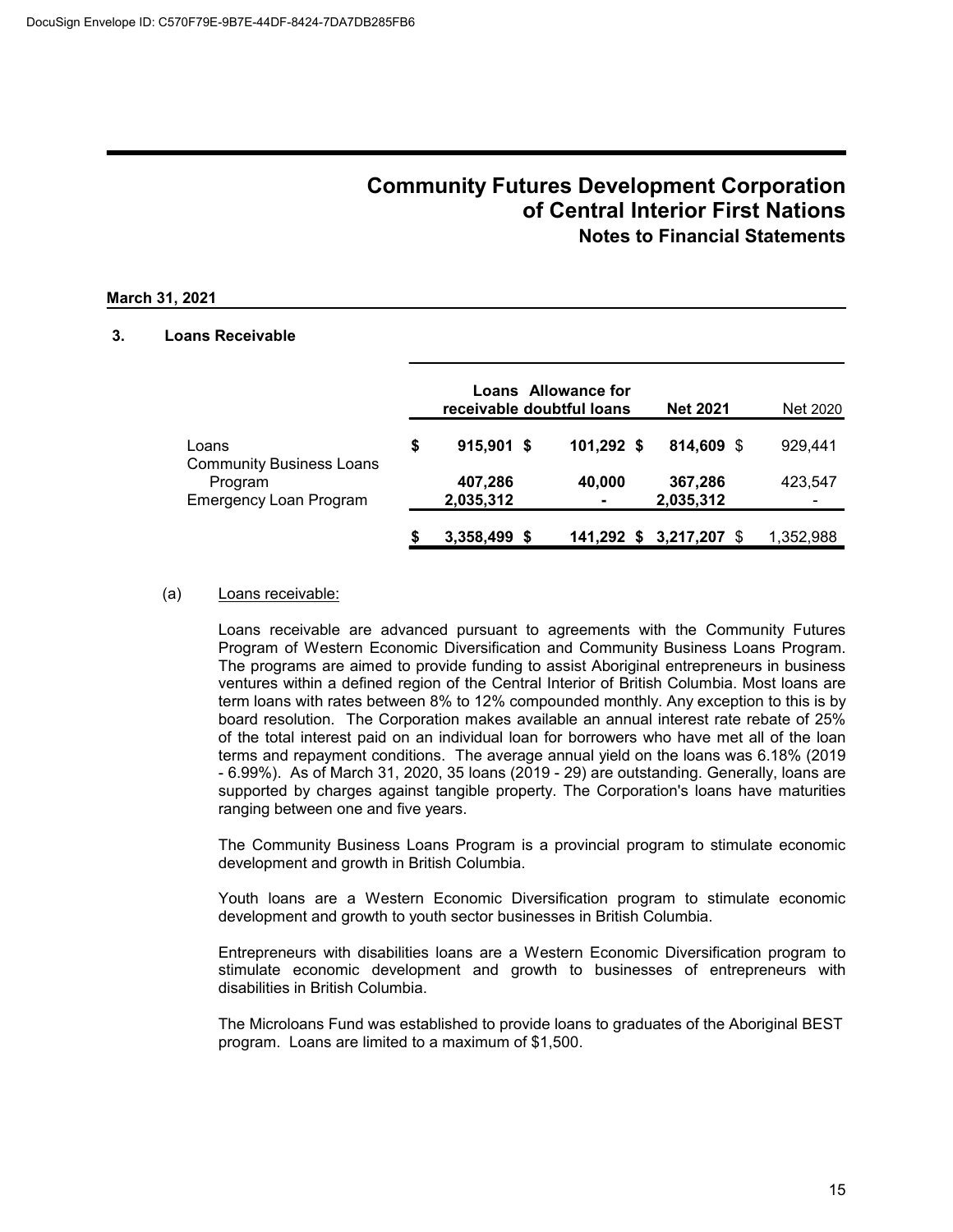#### **March 31, 2021**

#### **3. Loans Receivable** (continued)

#### (b) Emergency Loan Program

The Emergency Loan Program provides businesses with up to \$60,000 each to financing qualifying expenses during COVID. The loans are non-interest bearing with no scheduled payments until December 31, 2022. If the balance of the loan has been repaid by that date, 25% of the first \$40,000 and 50% of amounts above \$40,000 and up to \$60,000 will be forgiven. If the full amount of the loan payments have not been made by December 31, 2022, the full outstanding balance of the loan will be converted to a 5% interest bearing loan to be repaid in monthly installments over a three year period ending December 31, 2025.

As the Corporation records financial assets at fair value at inception, the loans receivable are presented net of the forgivable portion totaling \$2,035,312. There loans were financed via the conditionally payable loan from NACCA. (Note 12).

#### (c) Allowance for doubtful loans:

Allowance for doubtful loans is provided for on the following basis: Specific: Management has evaluated all loans in arrears with any risk of loss. Specific loans are written off when they are identified by management as uncollectable. Management has calculated a specific provision on loans of \$44,292 for loans to be written off.

Non-specific: Management has calculated a non-specific provision on loans of \$97,000 for the overall loans receivable.

#### **4. Long-term Investments**

|                                                                 | 2021  | 2020 |
|-----------------------------------------------------------------|-------|------|
| 0.0062% of common shares in All Nations<br><b>Trust Company</b> | 1.000 | .000 |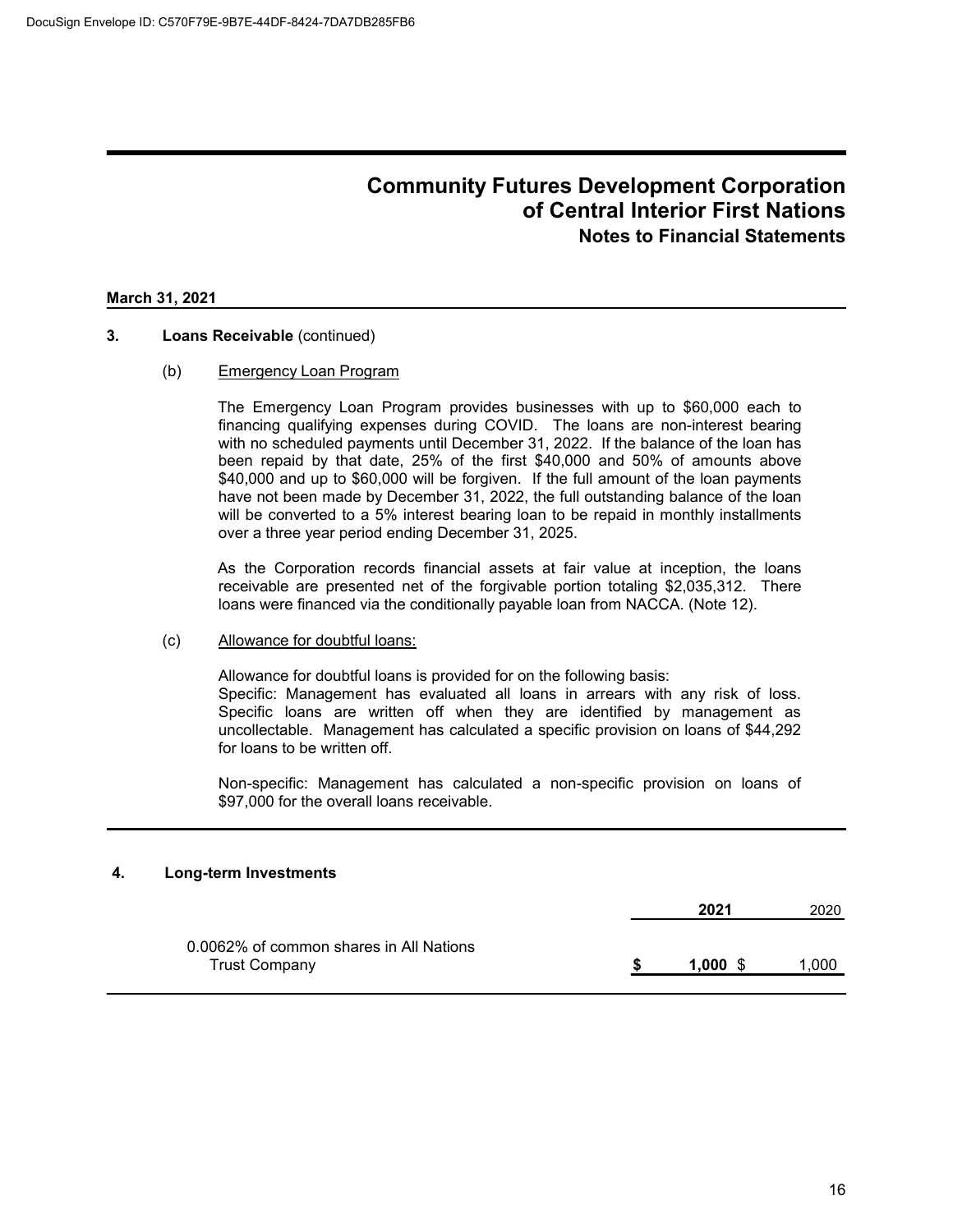#### **March 31, 2021**

### **5. Capital Assets**

| <b>OUNIUI FOUUU</b>                                                                                                 |                                         | 2021                               |                                  | 2020                        |
|---------------------------------------------------------------------------------------------------------------------|-----------------------------------------|------------------------------------|----------------------------------|-----------------------------|
|                                                                                                                     | Cost                                    | <b>Accumulated</b><br>Amortization | Cost                             | Accumulated<br>Amortization |
| Investing:<br><b>Furniture and fixtures</b><br>Operating:<br>Computer equipment<br>Furniture, fixtures and vehicles | \$<br>$31,925$ \$<br>150,516<br>164,778 | $31,925$ \$<br>149,651<br>82,327   | $31,925$ \$<br>148,787<br>79,648 | 31,925<br>147,896<br>58,846 |
|                                                                                                                     | 347,219                                 | 263,903                            | 260,360                          | 238,667                     |
| Net book value                                                                                                      |                                         | \$<br>83,316                       |                                  | \$<br>21,693                |

### **6. Investment Contributions and Loans**

|                                                                                                                                                       | 2021                          | 2020                          |
|-------------------------------------------------------------------------------------------------------------------------------------------------------|-------------------------------|-------------------------------|
| (a) Contributions                                                                                                                                     | 650,000 \$                    | 650,000                       |
|                                                                                                                                                       |                               |                               |
| (b) Loans:<br>Repayable loan program<br>Repayable youth loan program<br>Community Business loans program<br>Repayable Entrepreneurs with Disabilities | 200,000<br>200,000<br>250,000 | 200,000<br>200,000<br>250,000 |
| loan program                                                                                                                                          | 160,000                       | 160,000                       |
|                                                                                                                                                       | 810,000 \$                    | 810,000                       |

These loans are repayable over various terms under the investment agreements. In addition, \$250,000 (\$200,000 repayable loan program and \$50,000 repayable youth loan program) of the funds received from Western Economic Diversification were used as matching funds regarding the Community Business Loans program to provide a pool of \$500,000 of funds for this program.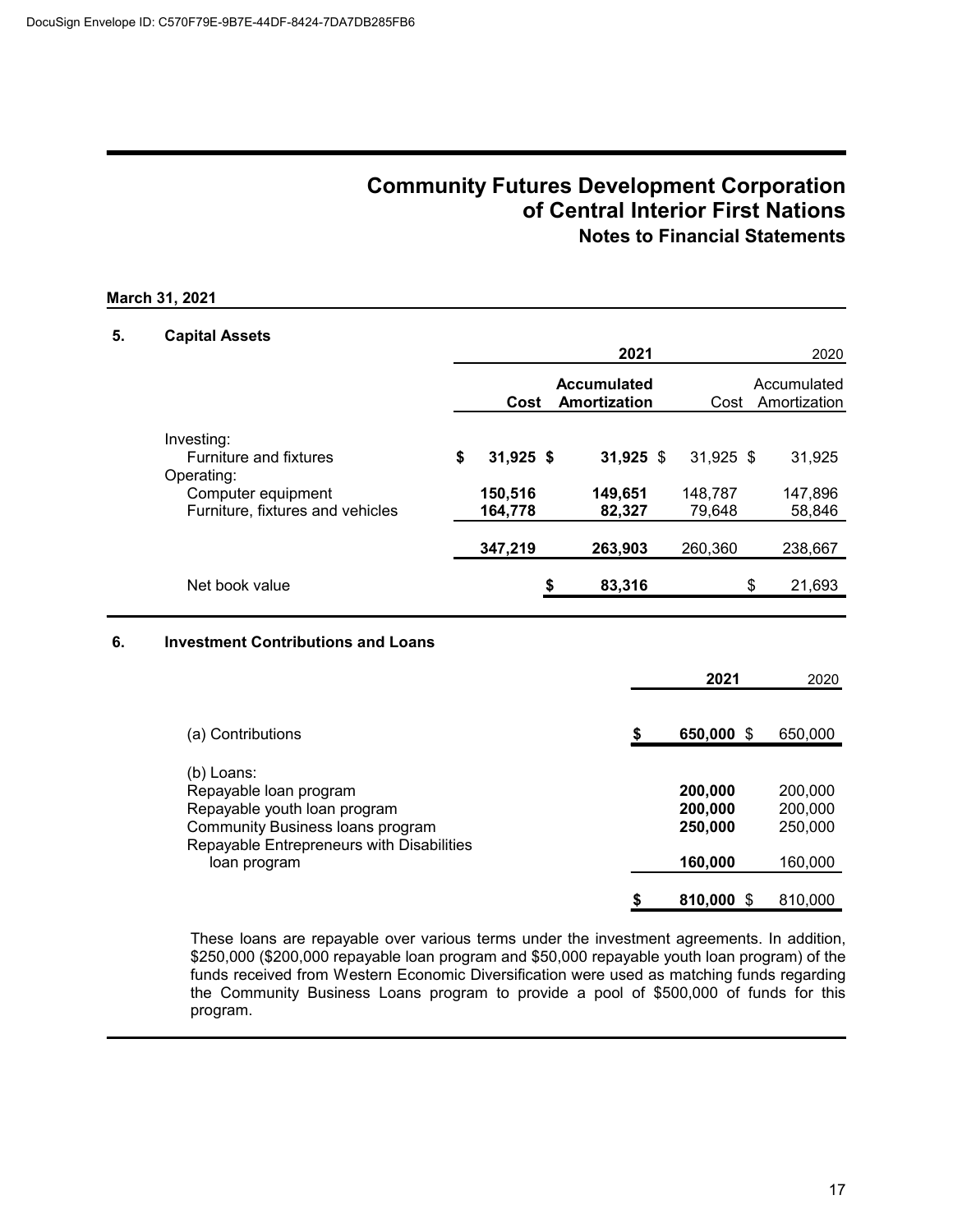#### **March 31, 2021**

### **7. Deferred Revenue**

Deferred revenue includes funding received for programs/projects that were not completed at year end, and unearned administrative fees received on promissory notes. These amounts are recorded as a liability as they are unearned at year end.

|                                                                                                                                                                                                           |    | 2021                                          |   | 2020             |
|-----------------------------------------------------------------------------------------------------------------------------------------------------------------------------------------------------------|----|-----------------------------------------------|---|------------------|
| Unearned Administrative fees on promissory notes<br><b>Western Economic Diversification</b><br>Deferred capital contributions - Food truck<br>Salish Fire Keepers Society<br><b>ROF Project agreement</b> | \$ | 19,862<br>25,626<br>48,000<br>9,295<br>90,575 | S | 24,655<br>25,626 |
|                                                                                                                                                                                                           | S  | 193.358                                       |   | 50,281           |

#### **8. Global Pandemic**

Subsequent to year-end, the impact of COVID-19 in Canada and on the global economy increased significantly. This has resulted in worldwide emergency measures to combat the spread of the virus. These measures have caused material disruption to businesses globally resulting in an economic slowdown. As a result, there is significant increase in credit risks of the Corporation on loans receivable from borrowers. Given the dynamic nature of COVID 19, CFDC is not able to fully estimate the effects of the COVID-19 outbreak on the collectivity of loan receivables, its results of operations, financial condition, or liquidity at this time.

#### **9. Promissory Notes Payable**

The Corporation holds promissory notes owing to the National Aboriginal Capital Corporations Association (NACCA) in the amount of \$305,607 (2020 - \$305,607). Principal balances are repaid to NACCA as the corresponding loan receivables are collected. The promissory notes are conditionally due on demand, interest free, and unsecured, but are matched against specific loans receivable of \$\$305,607.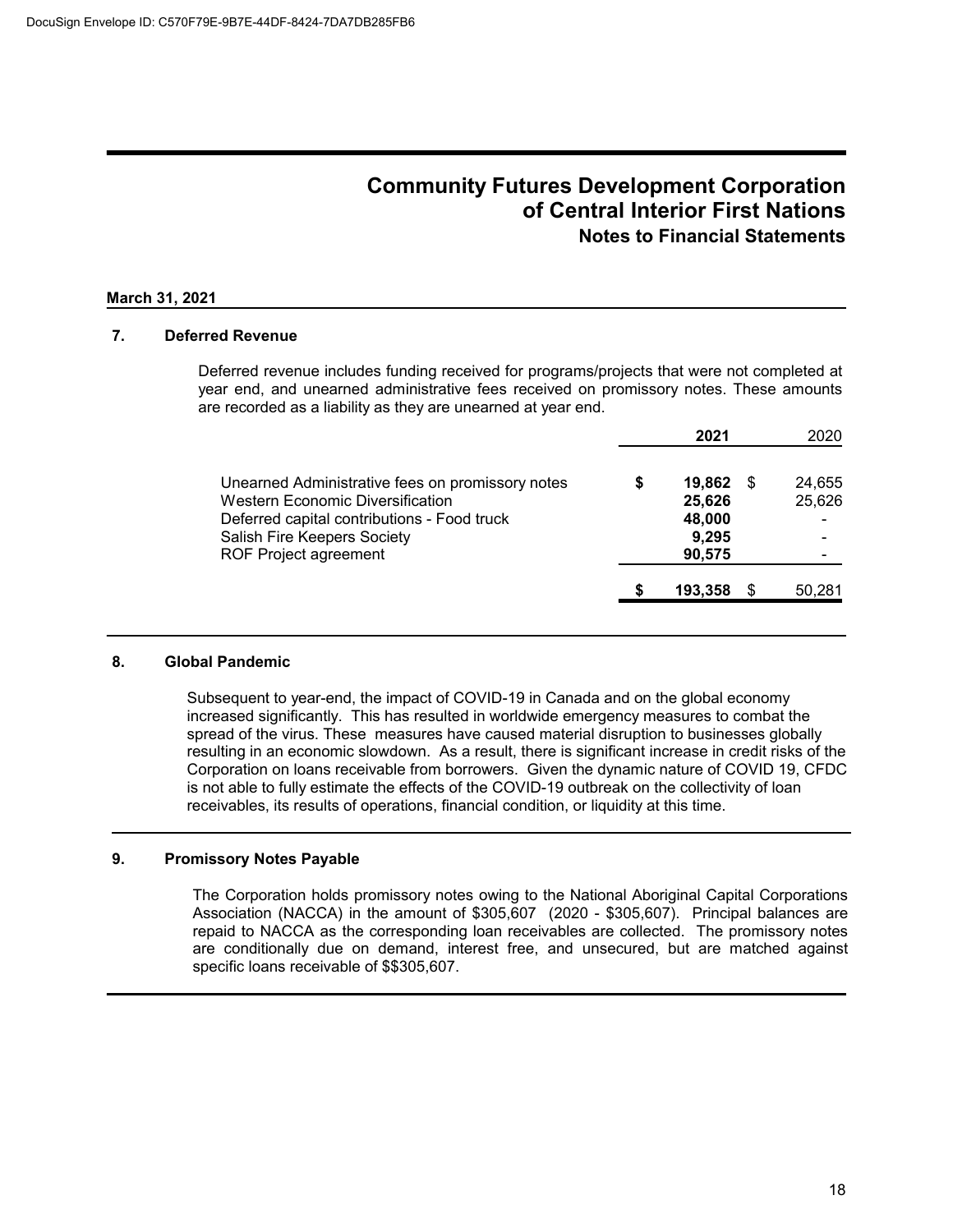#### **March 31, 2021**

### **10. Commitments**

The Corporation has entered into two operating leases for equipment rental and for office space. Minimum annual lease payments due over the next five years are approximately as follows:

| 2022 | \$<br>25,616 |
|------|--------------|
| 2023 | 25,616       |
| 2024 | 3,468        |
| 2025 | 3,468        |
| 2026 | 289          |
|      |              |
|      | 58,457       |
|      |              |

### **11. Capital Disclosures**

The Corporation's objectives when managing capital are as follows:

- 1) To safeguard the Corporation's ability to carry on as a going concern so the Corporation can continue to facilitate economic self-reliance of First Nations people in the area through providing credit-worthy individuals with loans through established lending practices.
- 2) The Board reviews active loans on a regular basis to ensure loans are collectible and no further action is required. The Board also reviews the allowance for uncollectable loans and makes revisions when necessary.
- 3) Management maintains an investment portfolio representing cash which has not been loaned to individuals. This investment portfolio consists of low risk money market securities as the funds must remain liquid to be available for lending.
- 4) Management ensures there is adequate available cash flow to fund ongoing operations by comparing actual results to the operating budget and monitoring funding requirements.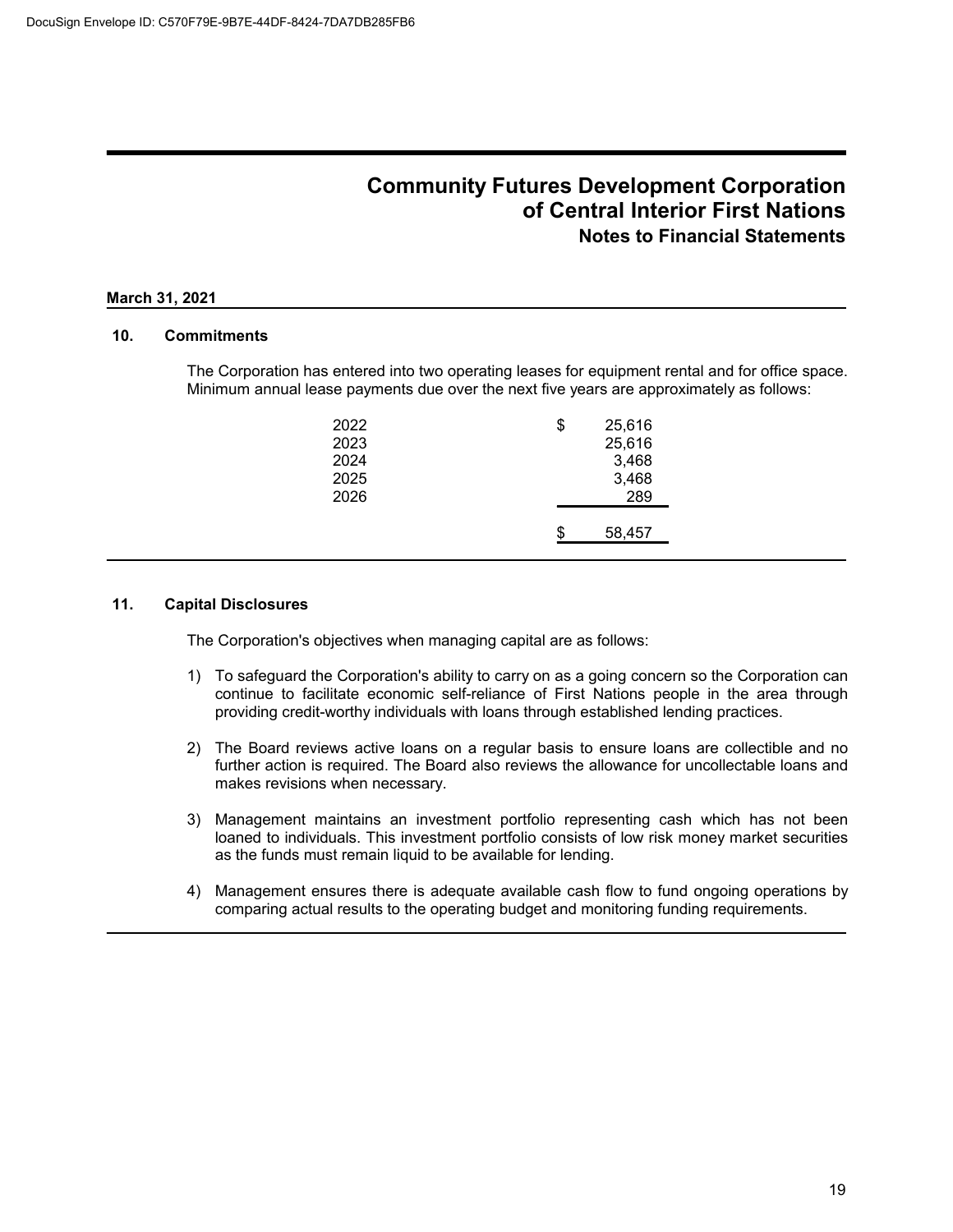#### **March 31, 2021**

### **12. Due to NACCA - Emergency Loan Program**

As disclosed in Note 3, the Corporation received \$3,000,000 in funding to provide emergency loans. To the extent that this amount has not been used to fund loans at the end of the application period (currently June 2021), any unused funds are to be returned to NACCA. At March 31, 2021, the unused balance on hand was \$35,500.

As of March 31, 2021, \$2,964,500 has been used to fund emergency loans, including refundable portion of \$926,125. The balance due to NACCA is non-interest bearing with no payments due until after December 31, 2022. Any loan payments received to that date will be remitted in a lump sum payment to NACCA. After that time, the remaining loan continues to be non-interest bearing and will be repayable in monthly installments over a three year period ending December 31, 2025. The balance to be repaid will be reduced to the extent that the loans receivable are forgiven (Note 3) and by any loans that are not collectible and costs associated with attempts to collect loans in arrears.

As the Corporation records financial liabilities at fair value, the balance has been recorded net of the forgivable portion of the loans receivable expected to reduce this balance owing.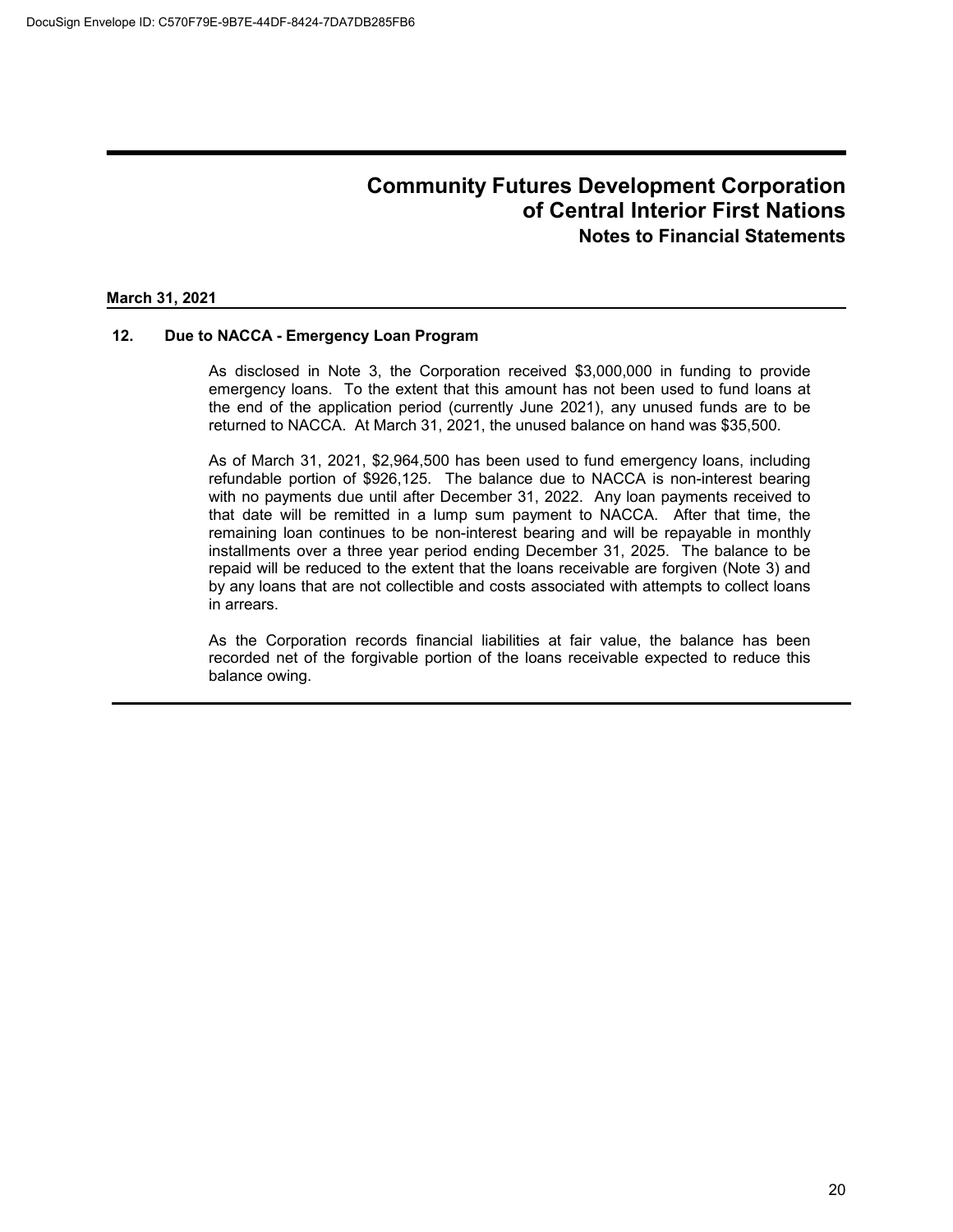## **Community Futures Development Corporation of Central Interior First Nations Operating Fund Exhibit E - Statement of Financial Position (Unaudited)**

| As at March 31                                                                                                                                        | 2021                                      | 2020                                           |
|-------------------------------------------------------------------------------------------------------------------------------------------------------|-------------------------------------------|------------------------------------------------|
| <b>Assets</b>                                                                                                                                         |                                           |                                                |
| <b>Current</b><br>Cash and bank<br>Accounts receivable<br>Prepaid expenses & other current assets                                                     | \$<br>308,499 \$<br>26,406<br>1,400       | 82,361<br>26,487<br>3,675                      |
| <b>Capital assets</b>                                                                                                                                 | 336,305<br>83,316                         | 112,523<br>21,693                              |
|                                                                                                                                                       | \$<br>419,621 \$                          | 134,216                                        |
| <b>Liabilities and Net Assets</b>                                                                                                                     |                                           |                                                |
| <b>Current</b><br>Accounts payable & accruals<br>Deferred revenue<br>Due to Investment Fund                                                           | \$<br>23,412 \$<br>184,063<br>28,526      | 60,589<br>50,281<br>135,597                    |
|                                                                                                                                                       | 236,001                                   | 246,467                                        |
| <b>Net Assets</b><br>Net assets invested in capital assets<br>Externally restricted net deficiency - Exhibit G<br>Unrestricted net assets - Exhibit G | 35,316<br>173,782<br>(25, 478)<br>183,620 | 21,693<br>(104, 744)<br>(29, 200)<br>(112,251) |
|                                                                                                                                                       | \$<br>419,621 \$                          | 134,216                                        |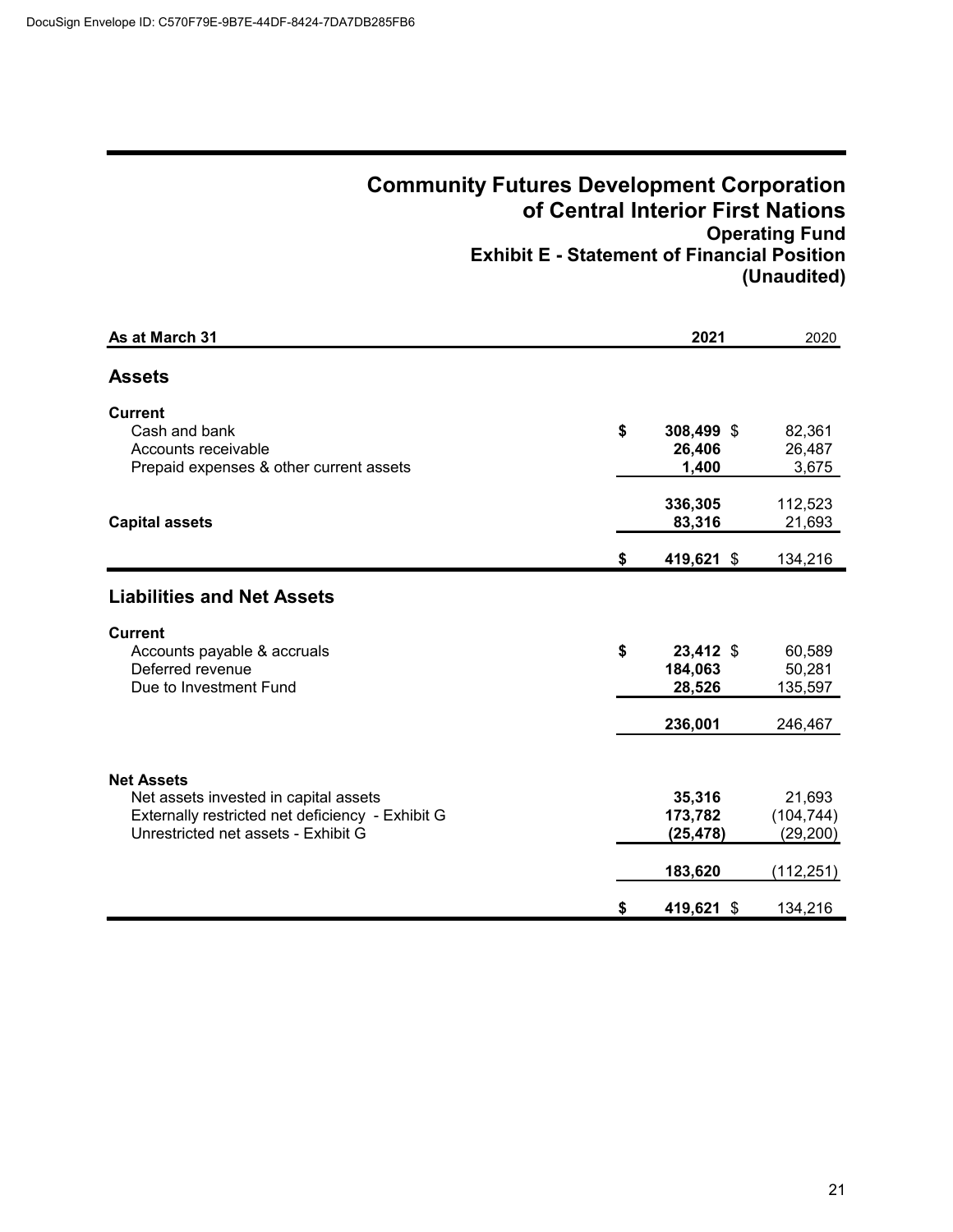## **Community Futures Development Corporation of Central Interior First Nations Operating Fund Exhibit F - Statement of Operations and Net Assets (Unaudited)**

| For the year ended March 31                                                | 2021             | 2020       |
|----------------------------------------------------------------------------|------------------|------------|
| <b>Revenue</b>                                                             |                  |            |
| <b>Western Economic Diversification</b>                                    | \$<br>347,891 \$ | 307,517    |
| Aboriginal Business Service Network                                        | 6,900            |            |
| Other income                                                               | 104,248          | 155,220    |
| Shuswap Training & Employment Program                                      |                  | 23,418     |
| Training and mentoring contracts                                           |                  | 3,941      |
| Indigenous Business Development                                            | 25,000           | 12,500     |
| National Aboriginal Capital Corporation Association                        |                  | 39,345     |
| <b>ASETS</b>                                                               | 7,972            | 6,278      |
| Kweseltken Kitchen                                                         | 101,030          |            |
| <b>Emergency Loan Program</b>                                              | 358,493          |            |
|                                                                            | 951,534          | 548,219    |
| <b>Expenditures</b>                                                        |                  |            |
| Administration fees - external                                             | 2,906            | 1,762      |
| Administration fees - internal                                             |                  | 3,941      |
| Advertising and marketing                                                  | 21,591           | 13,476     |
| Amortization                                                               | 25,236           | 10,748     |
| <b>Benefits</b>                                                            | 19,858           | 21,089     |
| Contract services                                                          | 81,263           | 18,922     |
| Honoraria                                                                  | 2,800            |            |
| Materials and supplies                                                     | 27,005           | 23,370     |
| Office rental                                                              | 23,056           | 22,149     |
| Office supplies and sundry                                                 | 18,059           | 20,915     |
| Photocopy, telephone and sundry                                            | 4,362            | 9,058      |
| Professional fees                                                          | 66,771           | 41,116     |
| Travel                                                                     | 8,588            | 65,699     |
| Wages                                                                      | 244,437          | 269,518    |
| Workshops and training                                                     | 56,748           | 75,439     |
|                                                                            | 602,680          | 597,202    |
| Excess (deficiency) of revenue over expenditures before the other<br>items | 348,854          | (48, 983)  |
| <b>Transfer from Investment Fund</b>                                       | (52, 983)        | 18,600     |
| Excess (deficiency) of revenue over expenditures                           | 295,871          | (30, 383)  |
| Net deficiency, beginning of the year                                      | (112, 251)       | (81, 868)  |
| Net deficiency, end of year                                                | \$<br>183,620 \$ | (112, 251) |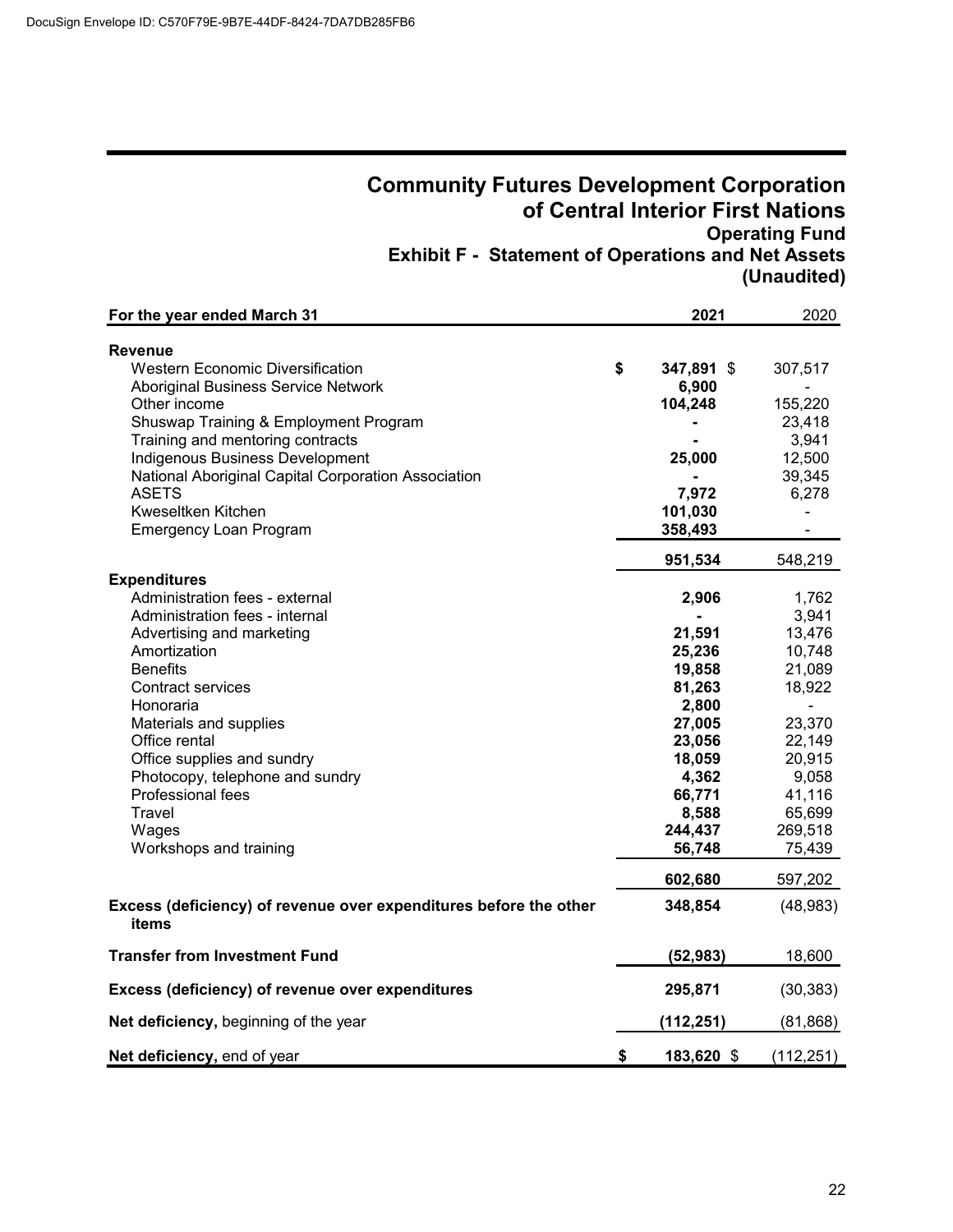## **Community Futures Development Corporation of Central Interior First Nations Operating Fund Exhibit G - Combined Schedule of Operations and Net Assets (Unaudited)**

| For the year ended March 31                                                                                                             | Net assets<br>(deficiency)<br>2020                         | Revenue                                  | Expenditures                                                       | Change in net<br>assets for the<br>vear  | Capital<br>purchases                                                 | Interfund<br>transfers                        | <b>Net assets</b><br>(deficiency)<br>2021               |
|-----------------------------------------------------------------------------------------------------------------------------------------|------------------------------------------------------------|------------------------------------------|--------------------------------------------------------------------|------------------------------------------|----------------------------------------------------------------------|-----------------------------------------------|---------------------------------------------------------|
| H. Core Fund<br>Employment and Training Program Fund<br>J. Special Projects Fund<br>L. Trans Mtn Pipeline Workshop<br>M. Other Projects | $(85,548)$ \$<br>(8,001)<br>(29, 200)<br>(1,314)<br>11.812 | 357,140 \$<br>7.972<br>25,000<br>561.423 | 371,355 \$<br>7.936<br>$\,$<br>$\overline{\phantom{a}}$<br>223.391 | $(14,215)$ \$<br>36<br>25,000<br>338.032 | $\overline{\phantom{a}}$<br>$\blacksquare$<br>$\,$<br>$\sim$<br>$\,$ | $(52,983)$ \$<br>6.279<br>(21, 278)<br>15.000 | (152,746)<br>(1,686)<br>(25, 478)<br>(1,314)<br>364,844 |
| Total                                                                                                                                   | (112, 251)                                                 | 951,535 \$                               | 602,682 \$                                                         | 348,853 \$                               |                                                                      | $(52,982)$ \$                                 | 183,620                                                 |

| For the year ended March 31                                                                              | Net assets<br>(deficiency)<br>2020 | Revenue                                       | Expenditures      | Change in net<br>assets for the<br>vear | Capital<br>purchases | Interfund<br>transfers | Deferred<br>capital<br>contributions | <b>Net assets</b><br>(deficiency)<br>2021 |
|----------------------------------------------------------------------------------------------------------|------------------------------------|-----------------------------------------------|-------------------|-----------------------------------------|----------------------|------------------------|--------------------------------------|-------------------------------------------|
| Unrestricted net assets (deficiency)<br>Restricted net assets (deficiency)<br>Invested in capital assets | (29, 200)<br>(104.744)<br>21,693   | 25,000<br>926.535<br>$\overline{\phantom{0}}$ | 577.446<br>25,236 | 25,000<br>349.089<br>(25, 236)          | (86, 859)<br>86,859  | (21, 278)<br>(31,704)  | 48,000<br>(48,000)                   | (25, 478)<br>173.782<br>35,316            |
| Total                                                                                                    | (112.251)                          | 951.535 \$                                    | 602.682 \$        | 348.853 \$                              |                      | $(52,982)$ \$          |                                      | 183,620                                   |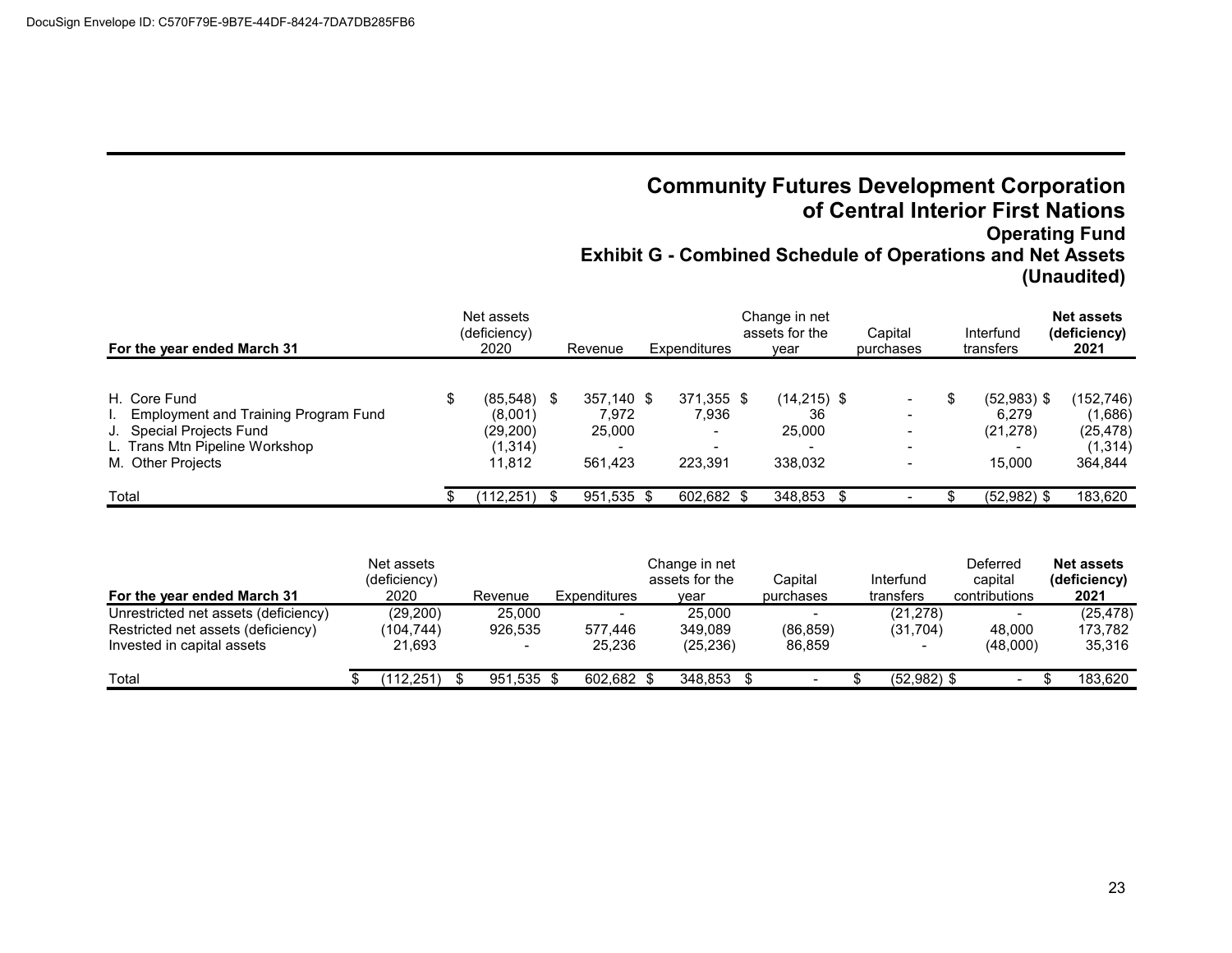### **Community Futures Development Corporation of Central Interior First Nations Operating Fund Exhibit H - Schedule of Operations and Net Deficiency Core Fund (Unaudited)**

| For the year ended March 31             | 2021                  | 2020      |
|-----------------------------------------|-----------------------|-----------|
|                                         |                       |           |
| <b>Revenue</b>                          |                       |           |
| <b>Western Economic Diversification</b> | \$<br>347,891 \$      | 307,517   |
| Other income                            | 9,159                 | 43,955    |
| Interest                                | 90                    | 1,265     |
|                                         | 357,140               | 352,737   |
| <b>Expenditures</b>                     |                       |           |
| Administration fees - external          | 2,906                 | 1,762     |
| Advertising and marketing               | 18,341                | 12,095    |
| <b>Benefits</b>                         | 19,039                | 15,477    |
| Materials and supplies                  | 17,328                | 19,479    |
| Office rental                           | 17,956                | 15,053    |
| Office supplies and sundry              | 18,063                | 20,919    |
| Photocopy, telephone and sundry         | 4,362                 | 8,240     |
| Professional fees                       | 66,771                | 41,116    |
| Travel                                  | 7,288                 | 46,488    |
| Wages                                   | 165,126               | 155,141   |
| Workshops and training                  | 8,939                 | 54,031    |
| Amortization                            | 25,236                | 10,748    |
|                                         | 371,355               | 400,549   |
| Deficiency of revenue over expenditures | (14, 215)             | (47, 812) |
| Deficiency, beginning of year           | (85, 548)             | (48, 479) |
| <b>Transfer from other funds:</b>       |                       |           |
| Transfer from other funds               | (52, 983)             | 10,743    |
| Capital purchase                        | (8,059)               |           |
| Deficiency, end of year                 | \$<br>$(160, 805)$ \$ | (85, 548) |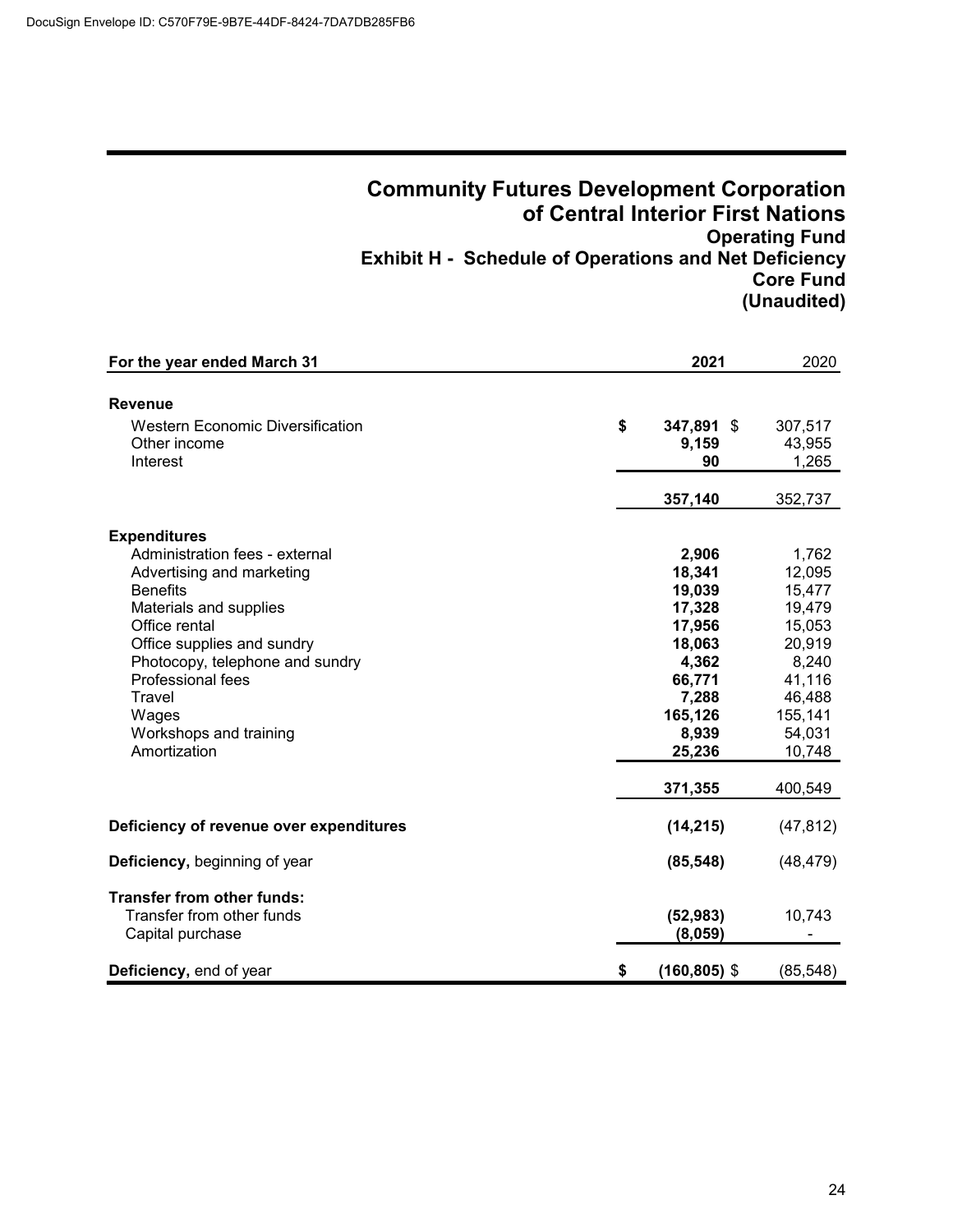|                                                  | <b>Community Futures Development Corporation of Central Interior First Nations</b> |                          | Emergency                  | <b>Exhibit I - Schedule of Operations and Net Assets (Deficiency)</b><br><b>Employment and Training Program Fund</b><br>Minister of<br>agriculture federal |                                       | <b>Operating Fund</b><br>(Unaudited) |
|--------------------------------------------------|------------------------------------------------------------------------------------|--------------------------|----------------------------|------------------------------------------------------------------------------------------------------------------------------------------------------------|---------------------------------------|--------------------------------------|
| For the year ended March 31                      | Admin<br>Assistant                                                                 | <b>ISEPTS</b><br>(ASETS) | Preparedness<br>- Agri. BC | career focus<br>program                                                                                                                                    | 2021                                  | 2020                                 |
| <b>Revenue</b>                                   |                                                                                    |                          |                            |                                                                                                                                                            |                                       |                                      |
| Province of B.C.                                 | \$<br>$\overline{\phantom{a}}$                                                     | \$                       | \$                         | \$                                                                                                                                                         | \$<br>$\frac{1}{2}$<br>$\blacksquare$ | 10,854                               |
| Indig.Skills & Train.Prog                        |                                                                                    |                          |                            |                                                                                                                                                            |                                       | 23,418                               |
| Minister of agriculture                          | 7,972                                                                              |                          |                            |                                                                                                                                                            | 7,972                                 | 6,278                                |
|                                                  | 7,972                                                                              |                          |                            |                                                                                                                                                            | 7,972                                 | 40,550                               |
| <b>Expenditures</b>                              |                                                                                    |                          |                            |                                                                                                                                                            |                                       |                                      |
| <b>Benefits</b>                                  | 818                                                                                |                          |                            |                                                                                                                                                            | 818                                   | 2,282                                |
| Materials and supplies                           |                                                                                    |                          |                            |                                                                                                                                                            |                                       | 2,139                                |
| Photocopy and telephone                          |                                                                                    |                          |                            |                                                                                                                                                            |                                       | 818                                  |
| Travel                                           |                                                                                    |                          |                            |                                                                                                                                                            |                                       | 5,429                                |
| Wages                                            | 7,118                                                                              |                          |                            |                                                                                                                                                            | 7,118                                 | 33,937                               |
| Workshop                                         |                                                                                    |                          |                            |                                                                                                                                                            |                                       | 3,946                                |
|                                                  | 7,936                                                                              |                          |                            |                                                                                                                                                            | 7,936                                 | 48,551                               |
| Excess (deficiency) of revenue over expenditures | 36                                                                                 |                          |                            |                                                                                                                                                            | 36                                    | (8,001)                              |
| Net assets (deficiency), beginning of year       | (1,404)                                                                            | 173                      | (491)                      | (6, 279)                                                                                                                                                   | (8,001)                               | (2, 553)                             |
| <b>Transfers from other funds</b>                |                                                                                    |                          |                            | 6,279                                                                                                                                                      | 6,279                                 | 2,553                                |
| Net assets (deficiency), end of year             | \$<br>$(1,368)$ \$                                                                 | $173$ \$                 | $(491)$ \$                 |                                                                                                                                                            | \$<br>$(1,686)$ \$                    | (8,001)                              |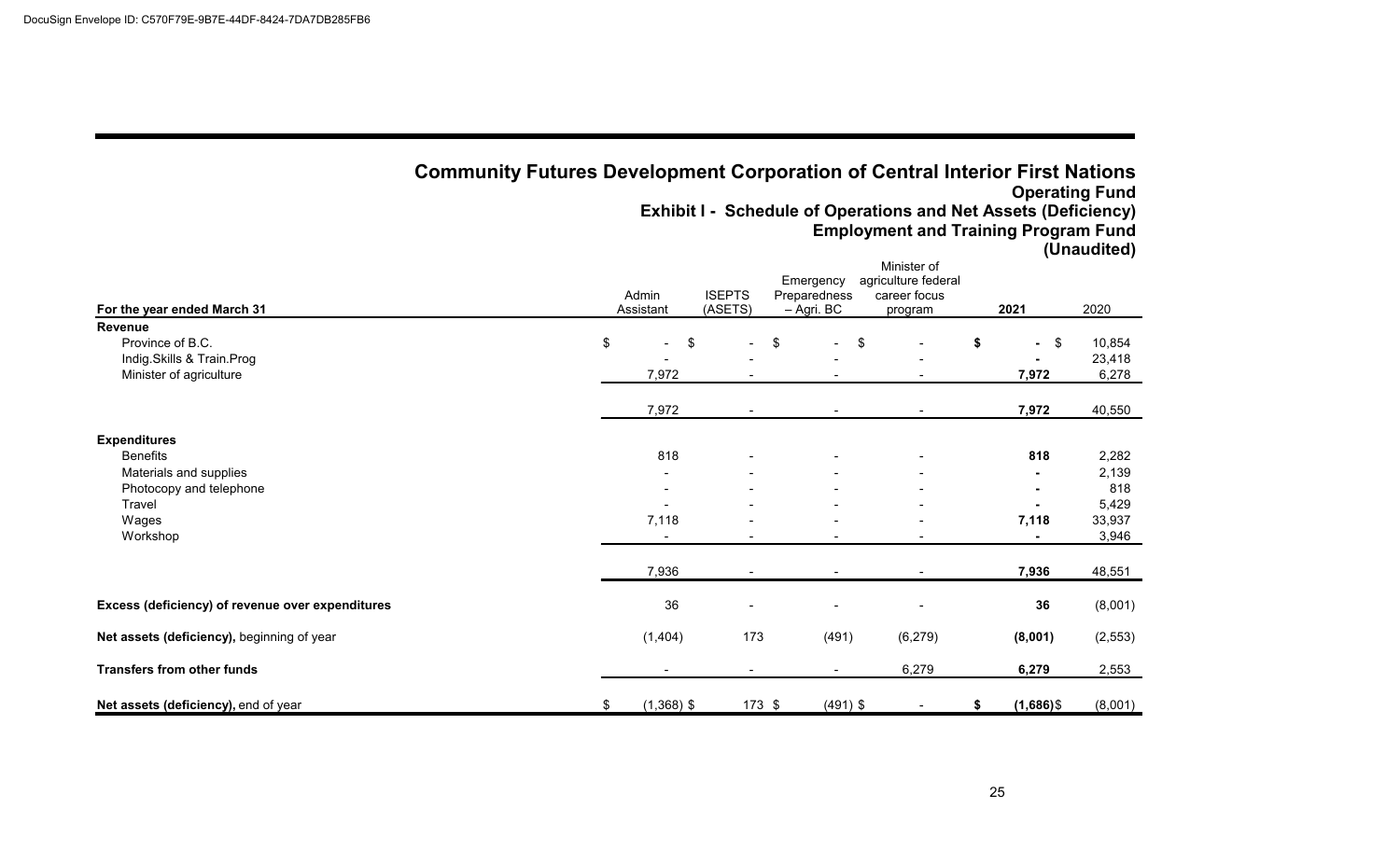## **Community Futures Development Corporation of Central Interior First Nations Operating Fund Exhibit J - Schedule of Operations and Net Assets Special Projects Fund (Unaudited)**

| For the year ended March 31                                                          | <b>IBDS</b><br><b>Contribution</b> | <b>Special</b><br><b>Projects</b><br><b>Fund</b> | <b>Wildfire</b><br>Outreach | 2021           | 2020                               |
|--------------------------------------------------------------------------------------|------------------------------------|--------------------------------------------------|-----------------------------|----------------|------------------------------------|
| Revenue<br>Other income<br><b>IBDS</b><br><b>Community Futures Cariboo Chilcotin</b> | \$<br>\$<br>25,000                 | $-$ \$                                           | $-$ \$<br>$\blacksquare$    | \$<br>25,000   | 3,941<br>12,500<br>15,000          |
|                                                                                      | 25,000                             | $\overline{\phantom{a}}$                         |                             | 25,000         | 31,441                             |
| <b>Expenditures</b><br><b>Benefits</b><br>Travel (recovery)<br>Wages                 |                                    | $\overline{\phantom{a}}$                         |                             |                | 1,152<br>5,681<br>28,815<br>35,648 |
| Excess (deficiency) of revenue over expenditures                                     | 25,000                             |                                                  |                             | 25,000         | (4,207)                            |
| Net deficiency, beginning of year                                                    | (8, 121)                           | (18, 794)                                        | (2, 286)                    | (29, 200)      | (24, 993)                          |
| <b>Transfer from other funds</b>                                                     | (15,000)                           | (6, 278)                                         |                             | (21, 278)      |                                    |
| Net deficiency, end of year                                                          | \$<br>1,879 \$                     | $(25,072)$ \$                                    | $(2,286)$ \$                | $(25, 478)$ \$ | (29, 200)                          |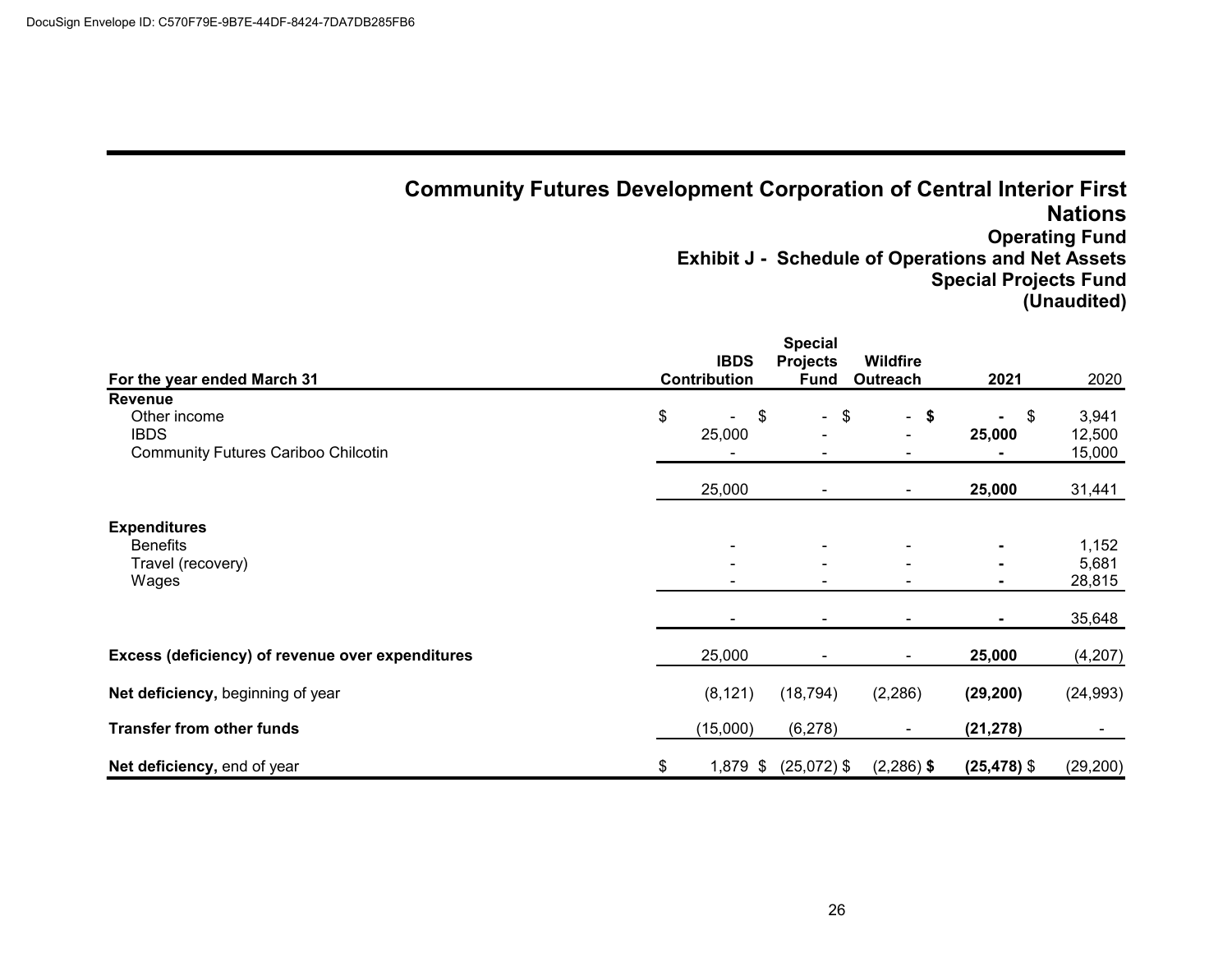### **Community Futures Development Corporation of Central Interior First Nations Operating Fund Exhibit K - Schedule of Operations and Net Assets Policy and Planning (Unaudited)**

| For the year ended March 31                      |   | 2021             | 2020     |
|--------------------------------------------------|---|------------------|----------|
| <b>Expenditures</b><br>Workshops and training    |   | - \$             | 5,975    |
|                                                  |   |                  | 5,975    |
| Excess (deficiency) of revenue over expenditures |   | $\blacksquare$   | (5, 975) |
| Net assets, beginning of year                    |   |                  | 5,975    |
| Net assets, end of year                          | S | $\sim$ 100 $\mu$ |          |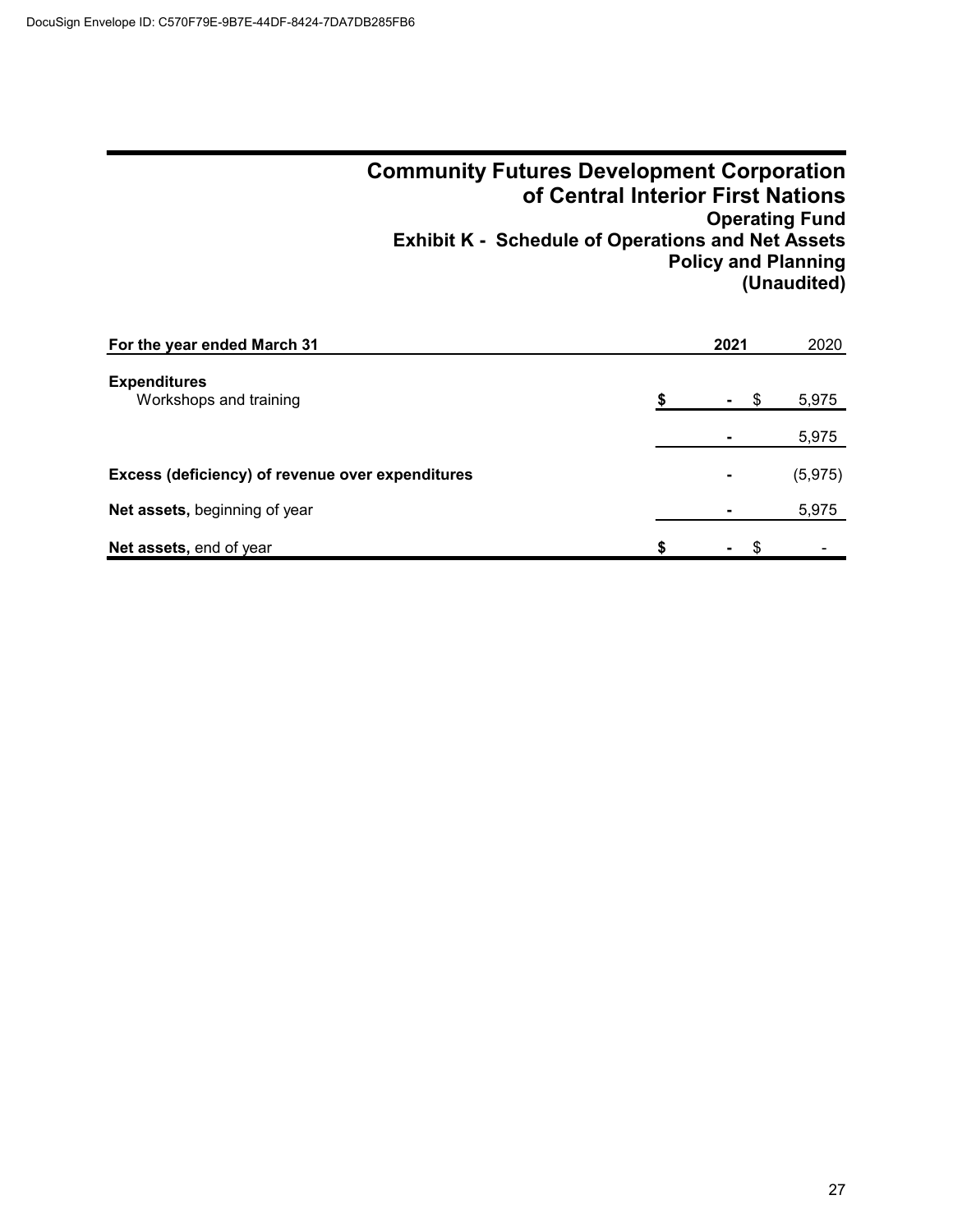|                                                                                                                                                                                                | <b>Community Futures Development Corporation</b><br>of Central Interior First Nations<br><b>Exhibit L - Schedule of Operations and Net Assets</b><br><b>Trans Mtn Pipeline Workshop</b> | <b>Operating Fund</b> | (Unaudited)                                                      |
|------------------------------------------------------------------------------------------------------------------------------------------------------------------------------------------------|-----------------------------------------------------------------------------------------------------------------------------------------------------------------------------------------|-----------------------|------------------------------------------------------------------|
| For the year ended March 31                                                                                                                                                                    |                                                                                                                                                                                         | 2021                  | 2020                                                             |
| <b>Revenue</b><br>Dept of Natural Resources<br><b>Expenditures</b><br>Administration fees - internal<br><b>Contract services</b><br>Office rental<br>Travel<br>Wages<br>Workshops and training | \$                                                                                                                                                                                      | \$                    | 13,491<br>3,941<br>2,502<br>496<br>324<br>254<br>7,288<br>14,805 |
| Excess (deficiency) of revenue over expenditures                                                                                                                                               |                                                                                                                                                                                         |                       | (1, 314)                                                         |
| Net deficiency, beginning of year                                                                                                                                                              |                                                                                                                                                                                         | (1, 314)              |                                                                  |
| Net deficiency, end of year                                                                                                                                                                    | S                                                                                                                                                                                       | $(1,314)$ \$          | (1, 314)                                                         |

### 28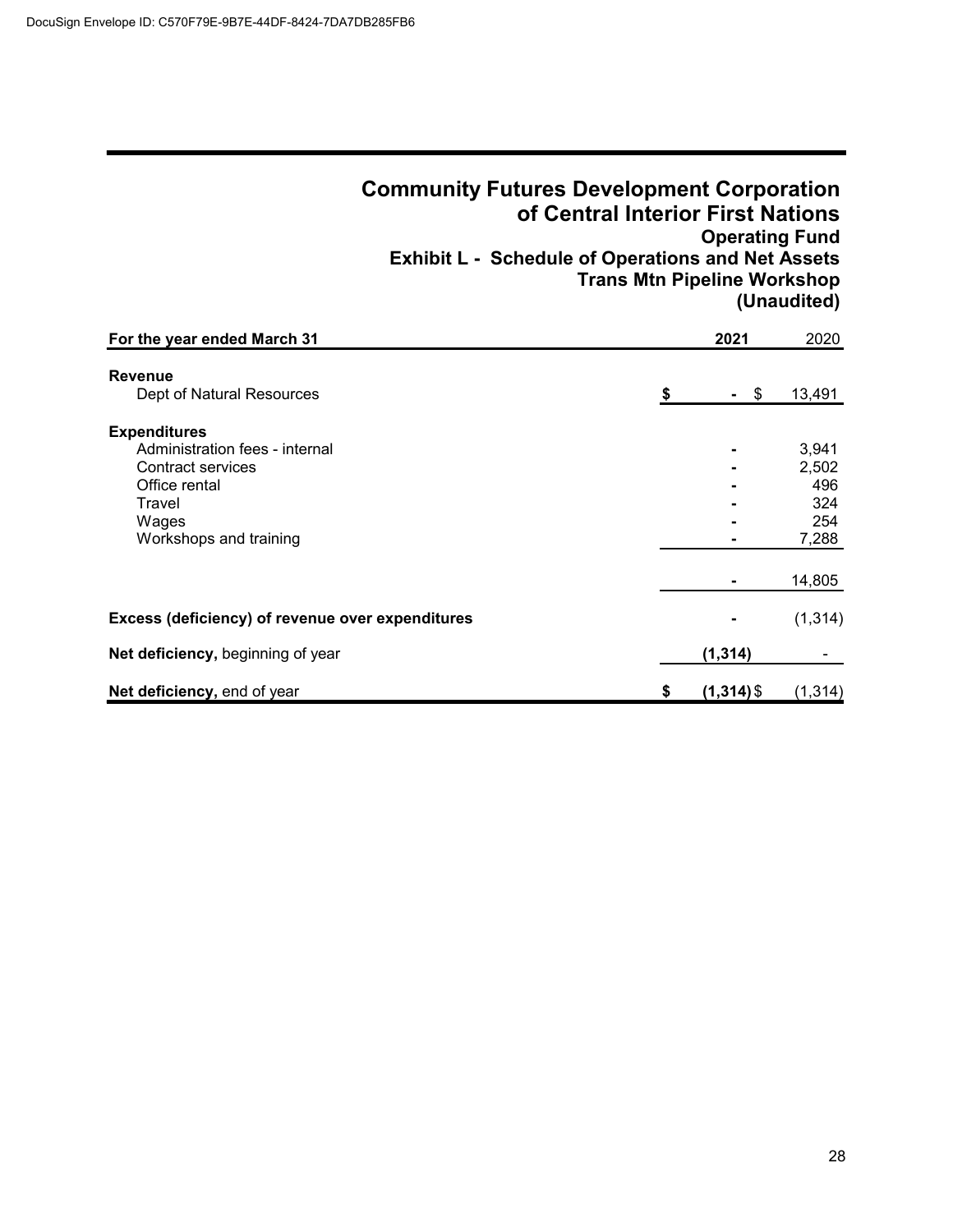**For the year ended March 31**

**Revenue**

| the year ended March 31                                                  |                           |                      |                                      |                                                                          |                | <b>Community Futures Development Corporation of</b><br><b>Central Interior First Nations</b><br><b>Exhibit M - Schedule of Operations and Net Assets</b> |                                          | <b>Operating Fund</b><br><b>Other Projects</b><br>(Unaudited) |
|--------------------------------------------------------------------------|---------------------------|----------------------|--------------------------------------|--------------------------------------------------------------------------|----------------|----------------------------------------------------------------------------------------------------------------------------------------------------------|------------------------------------------|---------------------------------------------------------------|
|                                                                          | Export<br>Navigator       | Wildfire<br>Transfer | Kweseltken<br>Kitchen                | Fee for<br>Service<br>Contracts -<br>Agri<br><b>Assessment NACCA IRP</b> |                | <b>NACCA</b><br><b>ELDP</b><br>Admin                                                                                                                     | 2021                                     | 2020                                                          |
| ∕enue<br><b>Small Business PROV BC</b><br>Province of BC<br>Other income | \$<br>95,000 \$<br>95,000 | $\sim$ .             | 40,430 \$<br>\$<br>60,600<br>101,030 | $-$ \$<br>6,900<br>6,900                                                 | $\blacksquare$ | 358,493 \$<br>\$.<br>358,493                                                                                                                             | 493,923 \$<br>60,600<br>6,900<br>561,423 | 90,000<br>20,000<br>110,000                                   |
| anditures                                                                |                           |                      |                                      |                                                                          |                |                                                                                                                                                          |                                          |                                                               |

|                                            | 95,000         |                          | 101,030       | 6,900                |               | 358,493    | 561,423    | 110,000   |
|--------------------------------------------|----------------|--------------------------|---------------|----------------------|---------------|------------|------------|-----------|
| <b>Expenditures</b>                        |                |                          |               |                      |               |            |            |           |
| <b>Benefits</b>                            |                |                          |               |                      |               |            |            | 2,173     |
| Contract services                          | 56,702         | $\overline{\phantom{a}}$ | 8,351         | 6,900                | 9,310         | Ξ.         | 81,263     | 16,420    |
| Honoraria                                  |                |                          | 2,800         |                      |               | ۰          | 2,800      |           |
| Materials and supplies                     | 279            |                          | 9,397         |                      |               |            | 9,676      | 1,752     |
| Office rental                              | $\blacksquare$ | $\overline{\phantom{0}}$ | 5,100         |                      |               |            | 5,100      | 6,600     |
| Travel                                     |                |                          | 1,299         |                      |               |            | 1,299      | 7,777     |
| Wages                                      | $\blacksquare$ |                          |               |                      | 21,980        | 50,213     | 72,193     | 51,371    |
| Workshops and training                     |                | ٠                        | 20,577        |                      |               | 27,233     | 47,810     | 4,202     |
| Advertising and marketing                  | 738            |                          | 2,512         |                      |               |            | 3,250      | 1,381     |
|                                            | 57,719         |                          | 50,036        | 6,900                | 31,290        | 77,446     | 223,391    | 91,676    |
| <b>Excess of revenue over expenditures</b> | 37,281         |                          | 50,994        |                      | (31, 290)     | 281,047    | 338,032    | 18,324    |
| Net assets, beginning of year              | 25,617         | (13, 804)                |               |                      |               |            | 11,812     | (10, 322) |
| <b>Transfers from other funds</b>          |                |                          | 15,000        |                      |               | ۰.         | 15,000     | 3,810     |
| <b>Capital purchases</b>                   |                |                          | (78,800)      |                      |               |            | (78,800)   |           |
| Net assets (deficiency), end of year<br>S. | 62,898 \$      | $(13,804)$ \$            | $(12,806)$ \$ | \$<br>$\blacksquare$ | $(31,290)$ \$ | 281,047 \$ | 286,044 \$ | 11,812    |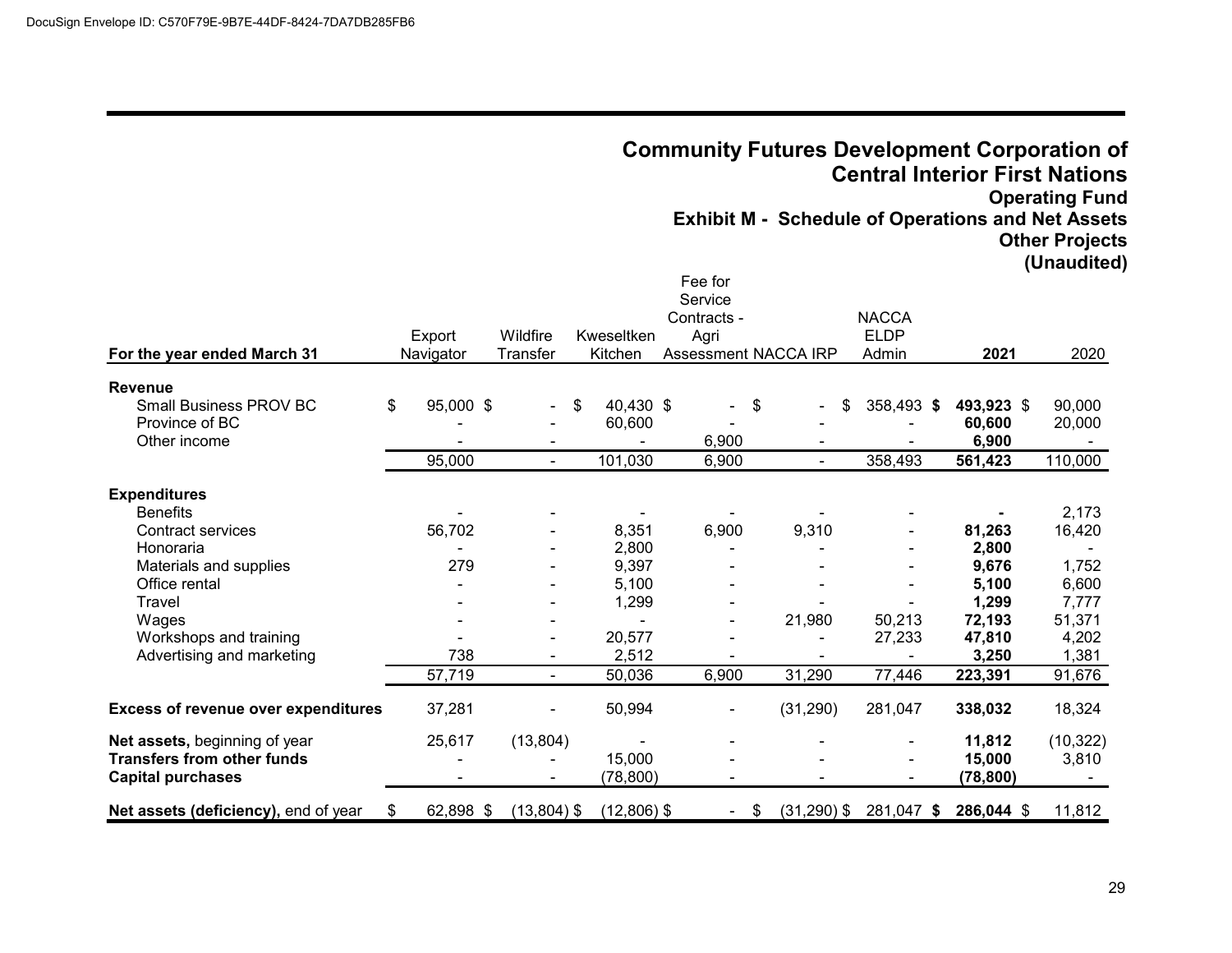## **Community Futures Development Corporation of Central Interior First Nations Investment Fund Exhibit N - Statement of Financial Position (Unaudited)**

| As at March 31                                                                                                                                                           |    | General<br>Investment<br>Fund                          |    | Youth<br>Investment<br>Fund | Community<br><b>Business</b><br>Loans<br>Program        |     | Entrepreneurs<br>with Disabilities<br>Fund |    | Micro Loans                     | Emergency<br>Loan Fund                |      | 2021                                               | 2020                                           |
|--------------------------------------------------------------------------------------------------------------------------------------------------------------------------|----|--------------------------------------------------------|----|-----------------------------|---------------------------------------------------------|-----|--------------------------------------------|----|---------------------------------|---------------------------------------|------|----------------------------------------------------|------------------------------------------------|
| <b>Assets</b><br>Cash and bank<br>Accounts receivable<br>Due from (to) operating<br>Loans receivable<br>Long-term investments<br>(Note 8)<br>Inter-departmental Balances | \$ | 627.453<br>(429, 588)<br>814.609<br>1,000<br>(14, 397) | \$ | 536<br>89.179<br>141,917    | \$<br>877,171<br>45<br>239,641<br>367,286<br>(396, 485) | \$  | 93<br>99,879<br>119,423                    | \$ | 115,049<br>29,415<br>(129, 099) | \$<br>684,380<br>2,035,312<br>278,641 | - \$ | 2,304,682 \$<br>45<br>28.526<br>3,217,207<br>1,000 | 916,124<br>42<br>135,598<br>1,352,988<br>1,000 |
|                                                                                                                                                                          | \$ | 999,077                                                | \$ | 231,632                     | \$1,087,658                                             | -\$ | 219,395                                    | \$ | 15,365                          | $$2,998,333$ \$                       |      | 5,551,460 \$                                       | 2,405,752                                      |
| <b>Liabilities and Net Assets</b>                                                                                                                                        |    |                                                        |    |                             |                                                         |     |                                            |    |                                 |                                       |      |                                                    |                                                |
| <b>Liabilities</b><br>Accounts payable & accruals<br>Investment fund contributions<br>and loans                                                                          | \$ | 87,554                                                 | \$ | 150,000                     | \$<br>25,287<br>500,000                                 | \$  | 160,000                                    | \$ |                                 | $$3,000,000$ \$                       |      | 3,112,841 \$<br>810,000                            | 39,185<br>810,000                              |
| Deferred revenue<br>Promissory notes                                                                                                                                     |    | 9,295<br>$\overline{\phantom{a}}$                      |    |                             | 305,607                                                 |     |                                            |    |                                 |                                       |      | 9,295<br>305,607                                   | 305,607                                        |
| <b>Net Assets</b><br>Externally restricted net assets<br>Unrestricted net assets                                                                                         |    | 96,849<br>650,000<br>252,228                           |    | 150,000<br>81,632           | 830,894<br>256,764                                      |     | 160,000<br>59,395                          |    | 15,365                          | 3,000,000<br>(1,667)                  |      | 4,237,743<br>650,000<br>663,717                    | 1,154,792<br>650,000<br>600,960                |
|                                                                                                                                                                          |    | 902,228                                                |    | 81,632                      | 256,764                                                 |     | 59,395                                     |    | 15,365                          | (1,667)                               |      | 1,313,717                                          | 1,250,960                                      |
|                                                                                                                                                                          | \$ | 999,077                                                | S  | 231,632                     | \$1,087,658                                             | \$  | 219,395                                    | S  | 15,365                          | $$2,998,333$ \$                       |      | 5,551,460 \$                                       | 2,405,752                                      |